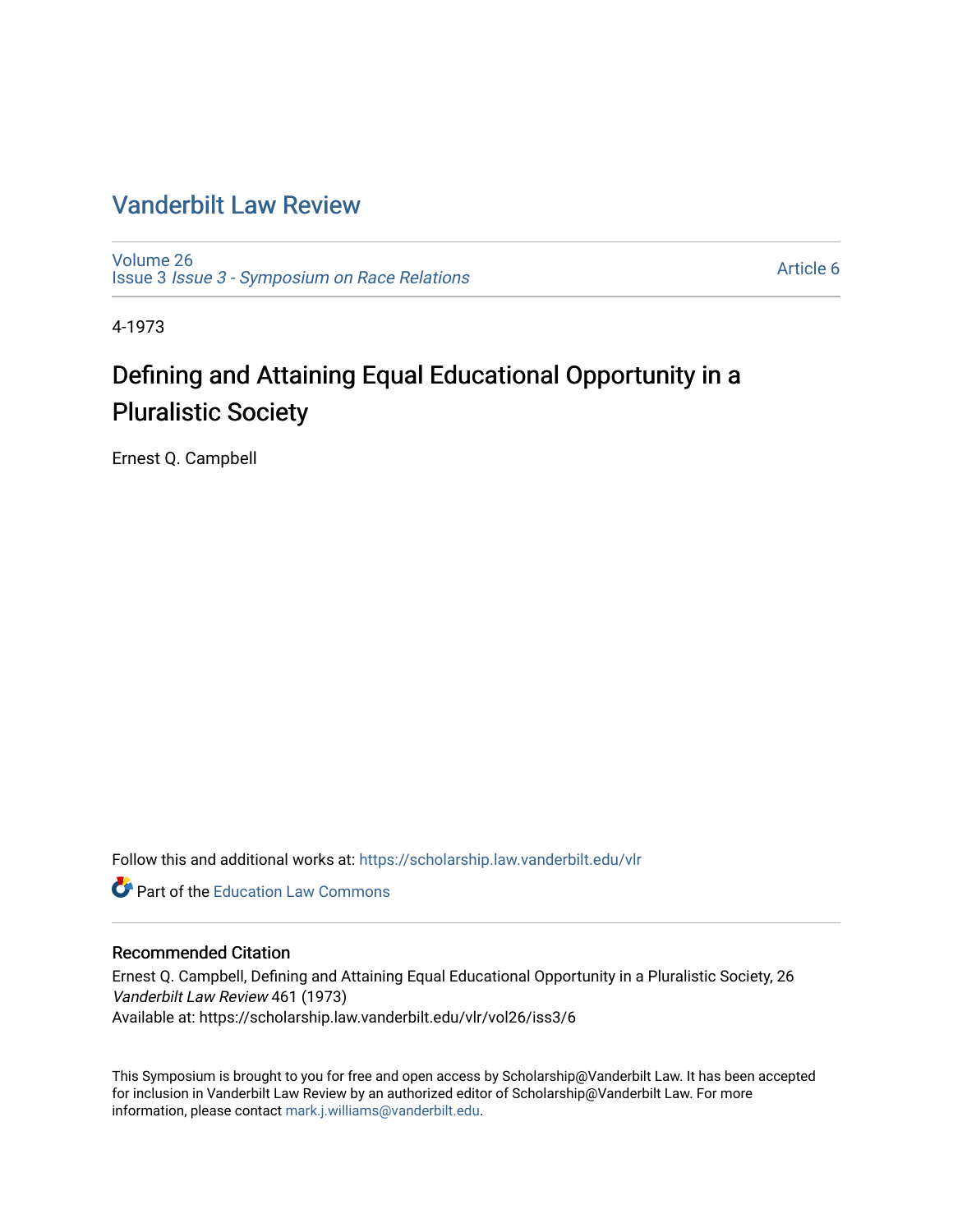# **Defining and Attaining Equal Educational Opportunity in a Pluralistic Society**

#### *Ernest* Q. *Campbell\**

#### I. PROBLEMS OF DEFINING EQUAL OPPORTUNITY

We in America have never made peace with the concept of pluralism. As a nation, we are fundamentally committed to the ideal of "equal opportunity"; yet, despite our presumably concomitant dedication to the principle that society should accommodate diverse values and goals, we have not conceptualized any means of determining whether equality of opportunity exists except by measuring people on the same scale. We have an appropriate rhetoric for describing equal opportunity-selfactualization, through which each person develops to the fullest extent in those directions that he or she wishes—but we have no institutionalized standards for determining whether realization of potential has been accomplished more or less evenly across diverse groups. A basic consideration underlying any approach to this problem is whether two peoples, living under the same government, valuing different objects, and enjoying different ventures, can find any bases for comparing their opportunities to express and pursue those distinctive matters most desirable to them? Indeed, can it ever be said that equal opportunity exists between peoples not pursuing the same goals? The purpose of this Article is to offer comment on the nature of equal educational opportunity and the problem of realizing it in the contemporary United States.

In the past, two complex definitional questions have confounded any discussion of the concept and made a simple rendering of it impossible. Each question concerns identity, using that term in the mathematical sense of equivalence. The first question asks whether identity of investment is either necessary for or sufficient to equal educational opportunity. The second question asks whether identity of outcome is a prerequisite for equal educational opportunity. These questions stem from two distinct approaches to the problem of defining equal educational opportunity. The first evolved from the traditional approach, which treats equivalence in facilities and budgets as the measure of

461

<sup>\*</sup> Dean of the Graduate School and Professor of Sociology, Vanderbilt University. B.A. 1945, Furman University; M.A. 1946, University of Pennsylvania; Ph.D. **1956,** Vanderbilt University.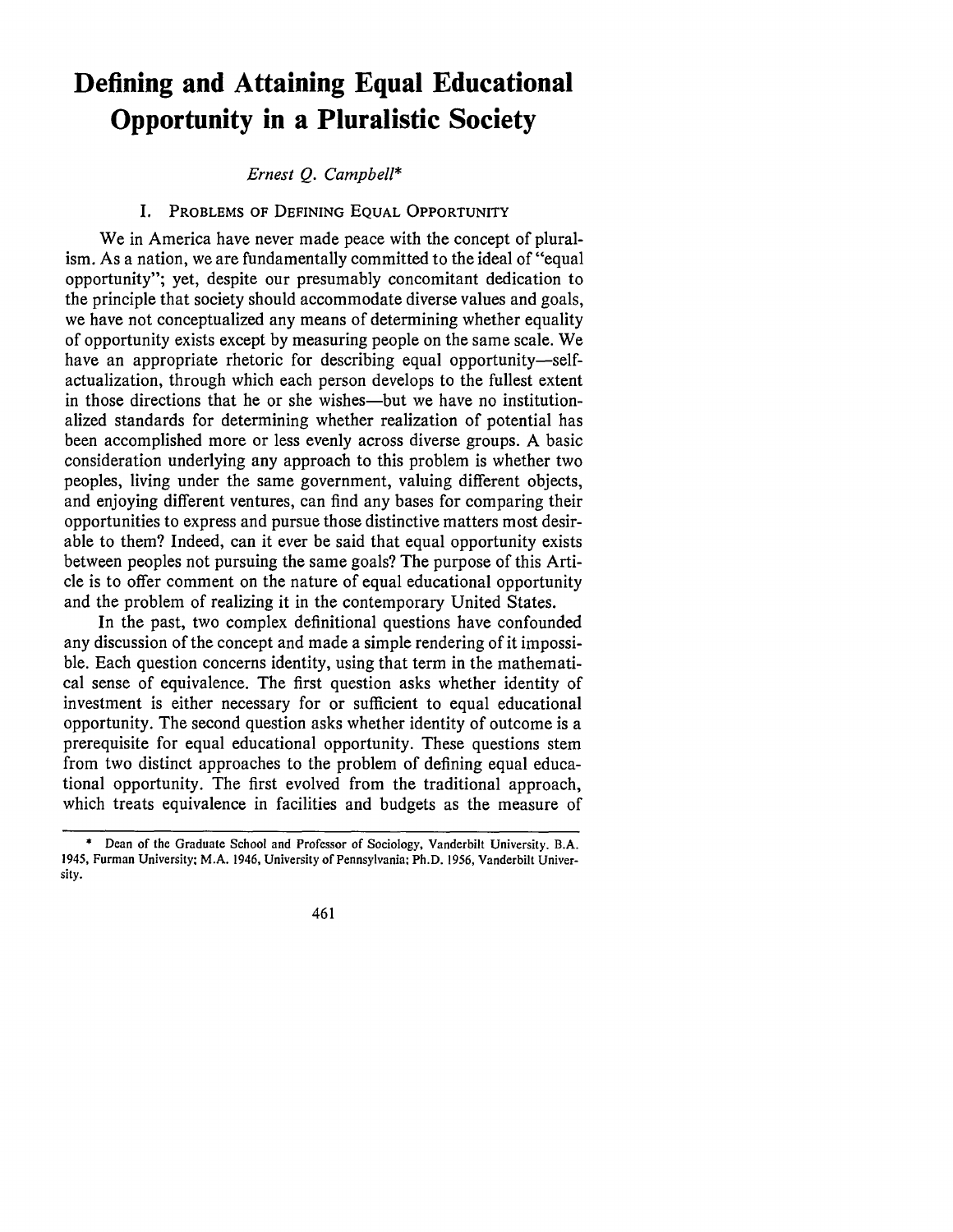equality.' According to this approach, those children attending classes in older and overcrowded buildings, whose teachers are paid less than those in other schools, and whose texts are not the most modern available, suffer an educational disadvantage. A consequence of using the traditional, input-focused view is that per capita expenditures are regarded as convenient indices of equality. Thus, according to the traditional view, educational opportunities among school children are equal only when the expenditures per child are also equivalent.

Two newer perspectives both challenge and augment the traditional view. The first, which is essentially a reparations argument, reasons that blacks lag behind whites in income, education, occupation, and prestige because of historic abuses and exploitation; therefore, the argument concludes that equal opportunity requires extra investment on their behalf. The second perspective distinguishes between allotted and delivered resources. For example, when the windows in one school are frequently broken and those in another school are rarely broken, a child attending the latter school receives more delivered resources, although the resources allotted to the two schools are equal. Similarly, when disciplinary problems require a well-trained, well-paid, experienced teacher to spend an inordinate amount of time on noninstructional matters, her counterpart in a trouble-free school can deliver her training to her students more efficiently. Although the resources available through the two teachers are equal, the educational opportunities of the latter teacher's students are greater.

The second question—whether equal educational opportunity requires identity of outcome-dates from July 1966, when the United States Office of Education issued *Equality of Educational Opportunity,* generally known as the *Coleman Report.2* The *Report* treats the schools' products as the measure of equal opportunity. It takes the position that

2. **J. COLEMAN, E. CAMPBELL,** C. **HOBSON, J.** MCPARTLAND, **A.** MOOD, F. **WEINFELD** *&* R. YORK, **EQUALITY OF EDUCATIONAL** OPPORTUNITY (1966) (hereinafter cited as **COLEMAN** REPORT).

*<sup>1.</sup> See, e.g.,* **H.** ASHMORE, **THE NEGRO AND THE SCHOOLS** (1954). One difficulty with the approach is that varying the school facilities apparently has modest effects on how much students learn. One commentator says with respect to the traditional view: "The overall results should be clear to policy-makers and researchers alike. With regard to the differences among schools in resources that we conventionally measure and consider in making policy, there are few that give us any leverage over students' achievement. Within the fairly broad boundaries of existing variations, the simple manipulation of per-pupil expenditure or the hiring of more experienced teachers or the instituting of a new curriculum does not lead to dramatic changes in students' verbal achievement. The myth that the reallocation of conventional inputs will lead to a redistribution of achievement outputs can no longer be accepted." Smith, *Equality of Educational Opportunity: The Basic Findings Reconsidered,* in ON **EQUALITY** OF **EDUCATIONAL OPPORTUNITY** 230, **315** (F. Mosteller & D. Moynihan eds. 1972).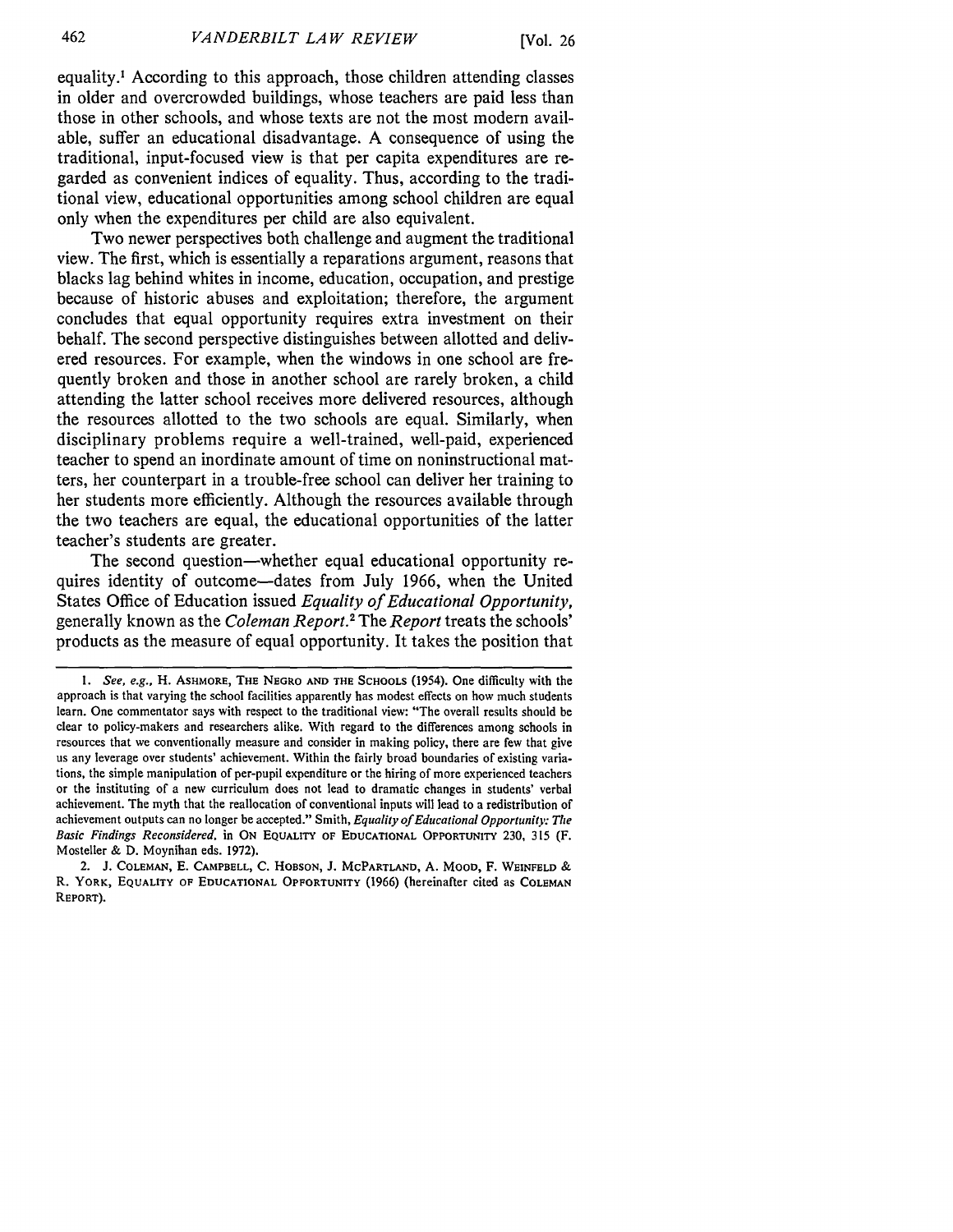equality of opportunity has been shown to exist only when the graduates of schools, as large groups, evidence an equivalence in their skills and knowledge. Reporting vast data on the public schools and their students gathered in the fall of 1965, the *Report* stated the underpinnings of its view in these terms:

463

Taking all these results together, one implication stands out above all: That schools bring little influence to bear on a child's achievement that is independent of his background and general social context; and that this very lack of an independent effect means that the inequalities imposed on children by their home, neighborhood, and peer environment are carried along to become the inequalities with which they confront adult life at the end of school. For equality of educational opportunity through the schools must imply a strong effect of schools that is independent of the child's immediate social environment, and that strong independent effect is not present in American schools.

It showed, on the basis of standardized achievement and ability test scores, that black students lag far behind white students in academic performance, thus indicating that they are less well prepared by the schools to compete for jobs, scholarships, and other societal rewards. The *Report* concluded, therefore, that blacks have not experienced equal educational opportunity.

Two of the *Report's* findings are major concerns of the remainder of this Article, which adopts outcomes as the significant indicators of equal educational opportunity. The first set of findings is that there are very large differences between the test performances of blacks and whites. Expressing these differences in terms of grade-level differences, the accompanying table shows, within regions and residential locations, the extent to which black students lag behind white students.

#### TABLE **1**

#### WITHIN **REGION** GRADE-LEVEL **LAG** OF BLACK **STUDENTS** COMPARED TO WHITE **STUDENTS ON** THREE ACHIEVEMENT **TESTS, GRADES 6, 9, AND** 12. (FALL **1965).**

| Test:<br>Grade in School: | Verbal Ability |     |     | Reading Comprehension |     |     | Math Achievement |     |     |
|---------------------------|----------------|-----|-----|-----------------------|-----|-----|------------------|-----|-----|
|                           | 6              | 9   | 12  | 6                     | 9   | 12  | 6.               | 9   | 12  |
| Non-Metro                 |                |     |     |                       |     |     |                  |     |     |
| South                     | 1.8            | 2.9 | 3.7 | 2.2                   | 2.9 | 3.9 | 1.9              | 2.8 | 4.8 |
| Southwest                 | 1.7            | 2.9 | 3.9 | 2.3                   | 3.0 | 4.0 | 2.1              | 2.9 | 4.8 |
| North                     | 1.7            | 2.3 | 3.3 | 2.0                   | 2.3 | 3.3 | 2.0              | 2.7 | 4.4 |
| Metro                     |                |     |     |                       |     |     |                  |     |     |
| Northeast                 | 1.6            | 2.4 | 3.3 | 1.8                   | 2.6 | 2.9 | 2.0              | 2.8 | 5.2 |
| Midwest                   | 1.6            | 2.2 | 2.9 | 1.7                   | 2.2 | 2.5 | 2.0              | 2.5 | 4.6 |
| South                     | 1.5            | 2.5 | 3.3 | 1.8                   | 2.6 | 3.5 | 2.0              | 2.5 | 4.4 |
| Southwest                 | 1.4            | 2.3 | 3.6 | 1.7                   | 2.3 | 3.7 | 1.7              | 2.3 | 5.1 |
| West                      | 1.6            | 2.3 | 3.4 | 1.9                   | 2.6 | 3.0 | 2.1              | 2.8 | 4.5 |

*3. Id.* at 325.

4. The data in this table are adapted from the **COLEMAN REPORT,** *supra* note 2, at 274-75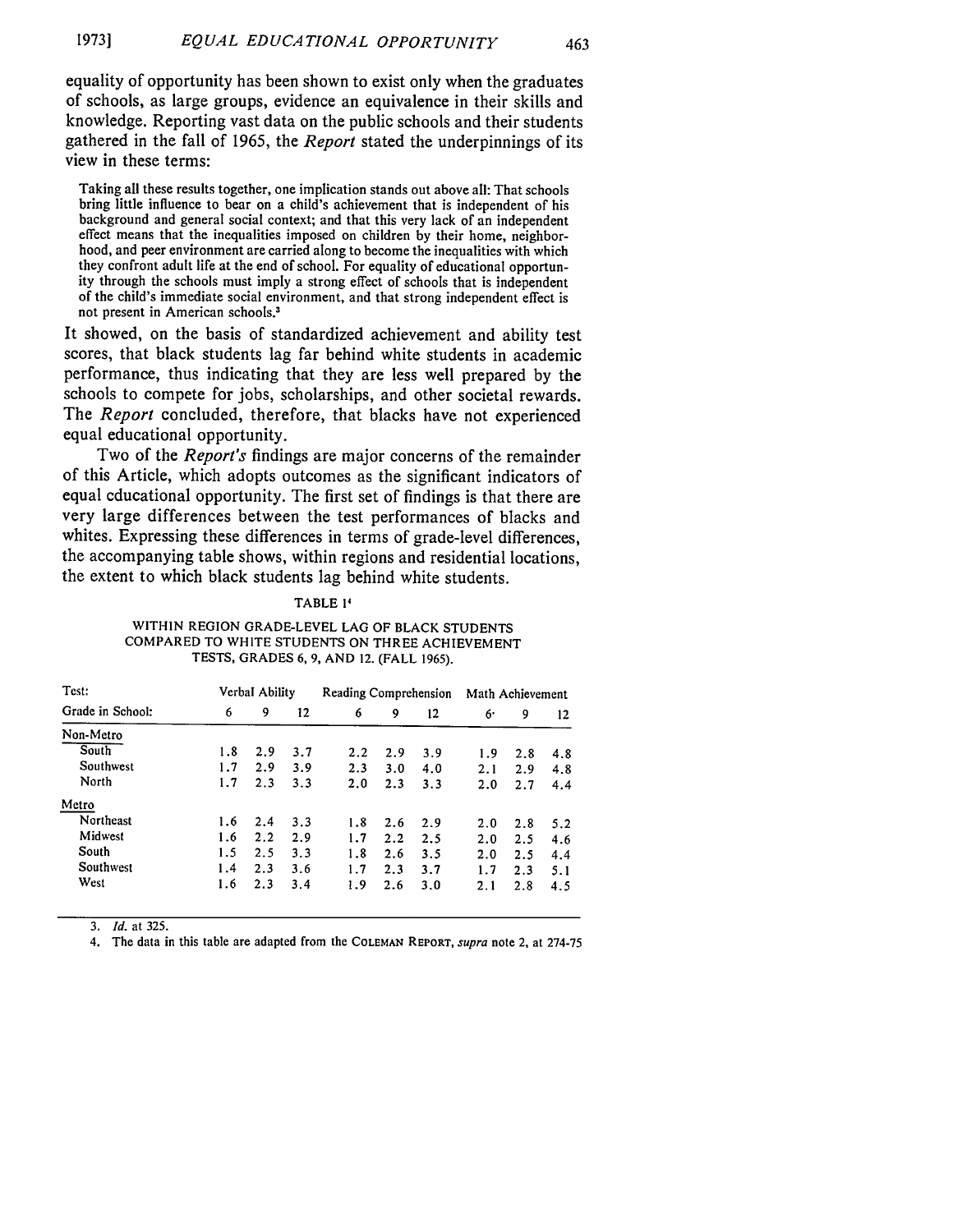Several conclusions flow from a careful perusal of the table.<sup>5</sup> For example, racial differences increase during the school years, so that the time required for blacks to "catch up"-a useful if inexact meaning of "grade-level lag"—is greater in the twelfth grade than in the ninth grade, and greater in the ninth grade than in the sixth grade. The lag is particularly severe in mathematical competence. Moreover, the South, which is traditionally viewed as the epicenter of racial abuse and discrimination, is not glaringly different from the rest of the nation in magnitude of racial differences in academic achievement. The general conclusion to be stressed from the table is that blacks as a group perform far less well on these measures of academic competence than whites. **By** the time school children have reached the twelfth grade, the smallest racial gap in any region on the verbal ability test is **2.9** grades and the largest is **3.9** grades. The smallest gap on the reading comprehension test is **2.5** grades and the largest 4.0. On the mathematics achievement test the smallest gap is 4.4 grade levels and the largest **5.2.** These gaps are stupendous and alarming. **If** the data included school dropouts as well, the gaps probably would be somewhat larger. They are nevertheless large enough to invite speculation that the average white high school graduate would perform as well on standard achievement tests as the average black college graduate.

The second pertinent set of findings from the *Report* is that racial differences are not produced **by** the schools; racial differences already exist in substantial magnitude when children enter the first grade. Expressed in terms of standard scores and standard deviation units rather than grade levels, $6$  the racial gap when children enter school in the first

**6.** Standard scores and standard deviations are useful tools for reducing disparate events to comparable terms. Thus, if a runner wins a 100-yard dash **by 3** yards, he wins easily; but if he wins the 2-mile run **by 3** yards the race was extremely close. In absolute terms, his margin is the same, but relative to the distance covered, the gap is much narrower. Similarly, a 0.4 grade level gap at the first grade may be as substantial, relatively speaking, as a **3.8** grade level gap in the twelfth grade.

<sup>(</sup>tables **3.121.1** to **.3).** The data were taken from performances on the Inter-American Tests of General Ability and the Educational Testing Service Sequential Tests of Educational Progress. Two other tests, the Non-Verbal Ability and the General Information including Practical Arts, show differences of the same order and magnitude.

**<sup>5.</sup>** Two examples will clarify the use of Table **I.** First, the figure in the upper left corner of the body of the table should be read as follows: black students in the sixth grade in the nonmetropolitan South were **1.8** grades behind white sixth-grade students in the nonmetropolitan South on a standard verbal ability test in the fall of **1965.** Secondly, the lower right-hand figure in the body of the table should be read as follows: black students in the twelfth grade in the metropolitan West were **4.5** grades behind white twelfth-grade students in the metropolitan West on a standard mathematics achievement test in the fall of **1965.**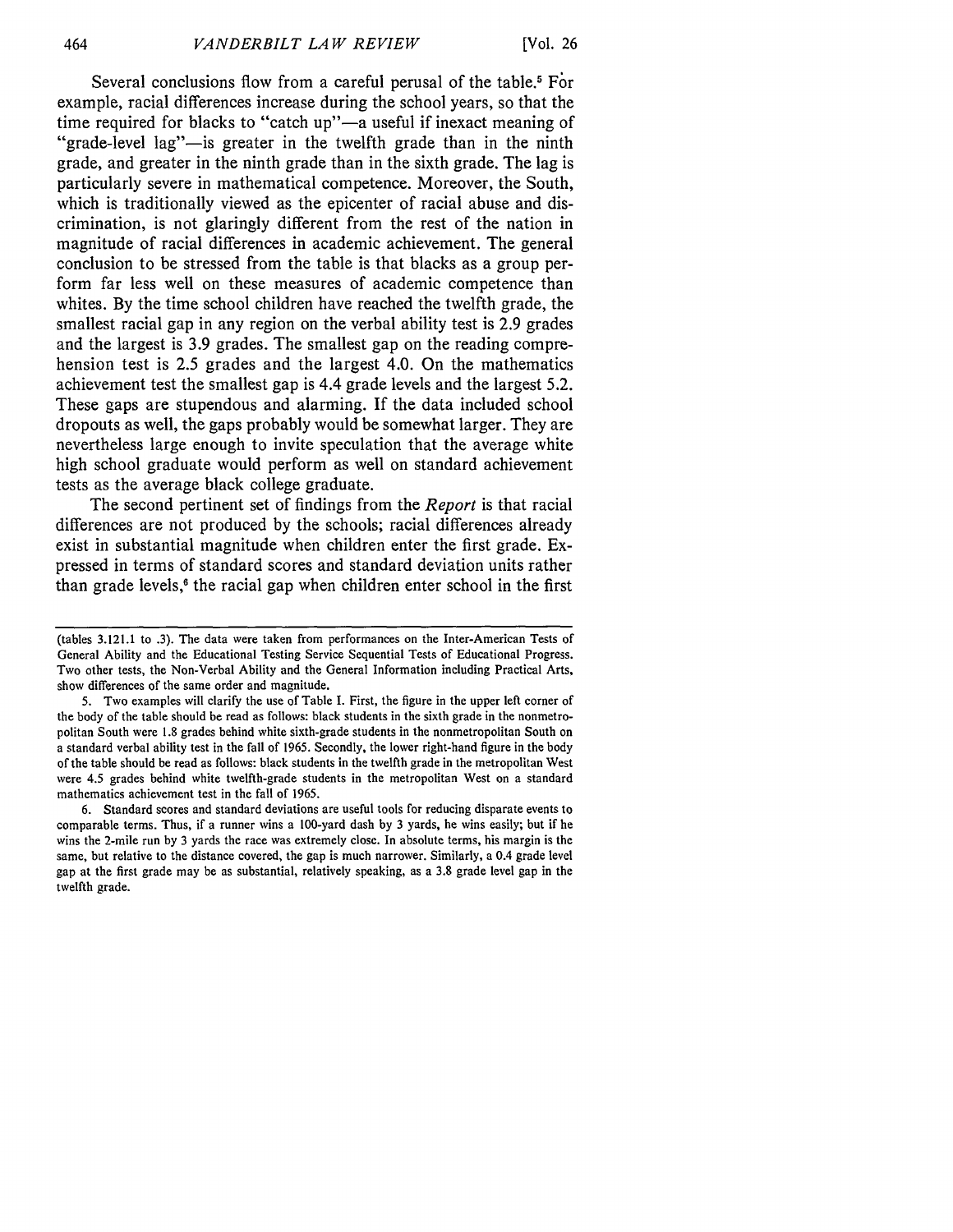grade is nearly as large as when they graduate from high school. The vast differences in readiness for academic training among the groups and categories of individuals entering the school system imply that conditions and experiences external to the schools largely determine the eventual effect of experiences internal to the schools.7 Among the enormous implications of this conclusion is a fundamental dilemma for creating opportunity structures: if the schools treat various groups the same, they will not remove inequalities between groups that existed at the first grade. Consequently, the groups will not be equal when they finish school. Thus there cannot be equal opportunity<sup>8</sup> in the schools and at the same time equal opportunity' upon the completion of training in them. The older, input-focused concept of equal resources and the newer, output-focused concept of equal products are therefore contradictory: they cannot both be measures of equal opportunity, since if you have the one you will not have the other.

The great diversity in American life complicates the problem of defining equal educational opportunity. For example, if equal expenditures are a prerequisite to equal opportunity, must all funds be spent in the same manner, regardless of the talents and interests of the receiving populations? If a black school emphasizing Latin and a white school emphasizing auto mechanics both reflect the relative interests of the two groups, and if both expend roughly equivalent sums per pupil, does equal opportunity therefore exist-or does equal opportunity also require equivalence in educational environment and curricula offerings? If equal opportunity requires an equivalence in environment and curricula, one group may be well prepared, and the other ill prepared, to respond to the resultant offerings. Opportunity cannot truly exist for a group neither prepared nor desirous of seizing it. Yet tailoring a curriculum specifically to the interests, talents, and readiness of particular groups only opens a Pandora's box of problems in defining equal opportunity. Different treatment for students presents two immense difficulties. First, it abandons equivalence in environment and curricula as the measures of equal input and demands a more sophisticated and delicate conception of equivalence. Secondly, it implies that different groups of people are being prepared for different societal roles upon the

- 8. Meaning same treatment, equivalent resources.
- 9. Meaning similarly trained and equally equipped competitively.

<sup>7.</sup> Other statistical data support the conclusion. For example, the correlation between test achievement and characteristics of a child's home is substantially stronger than is the correlation between test performance and school characteristics. *See* **COLEMAN** REPORT, *supra* note 2, at 295- 302.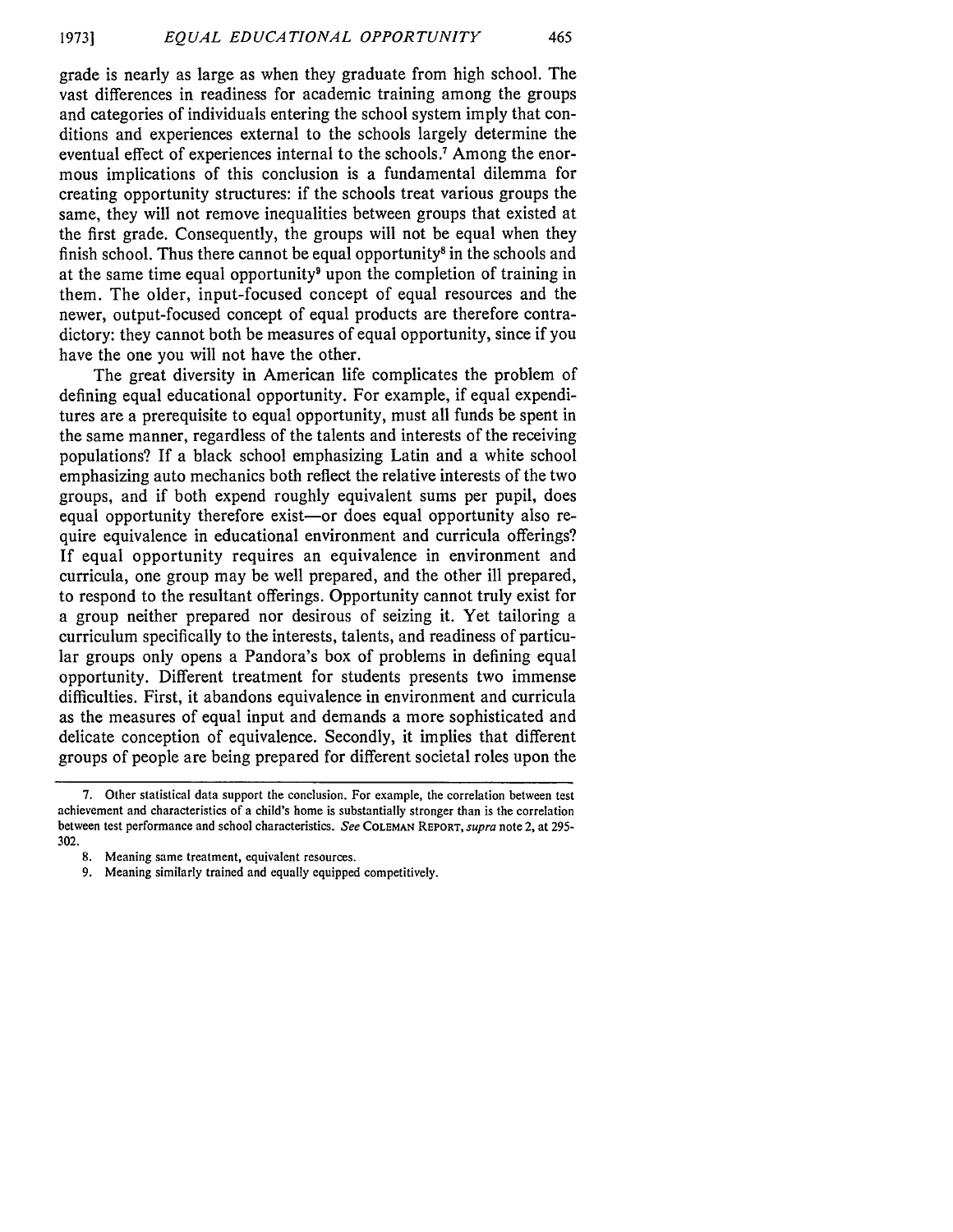completion of their training; this in turn bears the threat that one group is prepared, or seems to be prepared, for superior, prestigious activities and social positions, while the other is prepared for menial, nonprestigious undertakings. Taking into account the diversity of American life does not, however, resolve the conceptual problem in favor of using the newer, output-focused view of equal opportunity. Diverse personal backgrounds bring children into the schools at vastly different stages of educational readiness, while diverse adult undertakings require the development of many different skills under the formal tutelage of the schools. Coupled with the great diversity in our values and life styles, these two factors make the task of defining equal opportunity in terms of outcomes very difficult. If our nation was substantially agreed about those things that are good or desirable, then by looking at outcomes we could reasonably say that equal educational opportunity exists when various racial groups are equally well equipped to succeed in the more desirable ventures and are not clumped or forced into the less desirable categories. We are not, however, agreed upon those things that are good or desirable. For example, is it good to make money? To be a professional person? To have savings and invest in the stock market? To be well educated? To have authority and power? To perform well on tests? To attend prestigious private universities? To live close to nature? To do manual work creatively and well? To escape the metropolis and the rat race? To be unscheduled and have leisure time? To use the English language well?

The extent of our disagreement over what is good or desirable is a measure of the extent to which our society is pluralistic, or segmented."0 When the schools prepare all children for a single way of life, and all adults agree upon one desirable outcome, then there are "good jobs" and "poor jobs," "valuable citizens" and "bad citizens." In such a situation, the only prerequisite for attaining equal educational opportunity is an assurance from society that it will not erect barriers denying certain groups fair access to the public means of acquiring the skills necessary for obtaining a "good job" or becoming a "valuable citizen." It is actually the case, however, that various groups of people neither desire the same goals nor value the same conditions. Thus the conceptual and technical task of defining equal opportunity in terms of outcomes is immensely larger.<sup>11</sup>

**<sup>10.</sup>** For a good discussion of a plural society see M. **SMITH, THE PLURAL SOCIETY IN THE** BRITISH WEST **INDIES (1965).** See also H. HOETINK, THE Two **VARIANTS IN** CARIBBEAN RACE **RELATIONS:** A **CONTRIBUTION** TO **THE SOCIOLOGY** OF **SEGMENTED SOCIETIES** (1967).

**<sup>11.</sup>** Any discussion of equal educational opportunity-especially discussion about the relevance of racial desegregation to attaining equal opportunity-requires an expression of those goals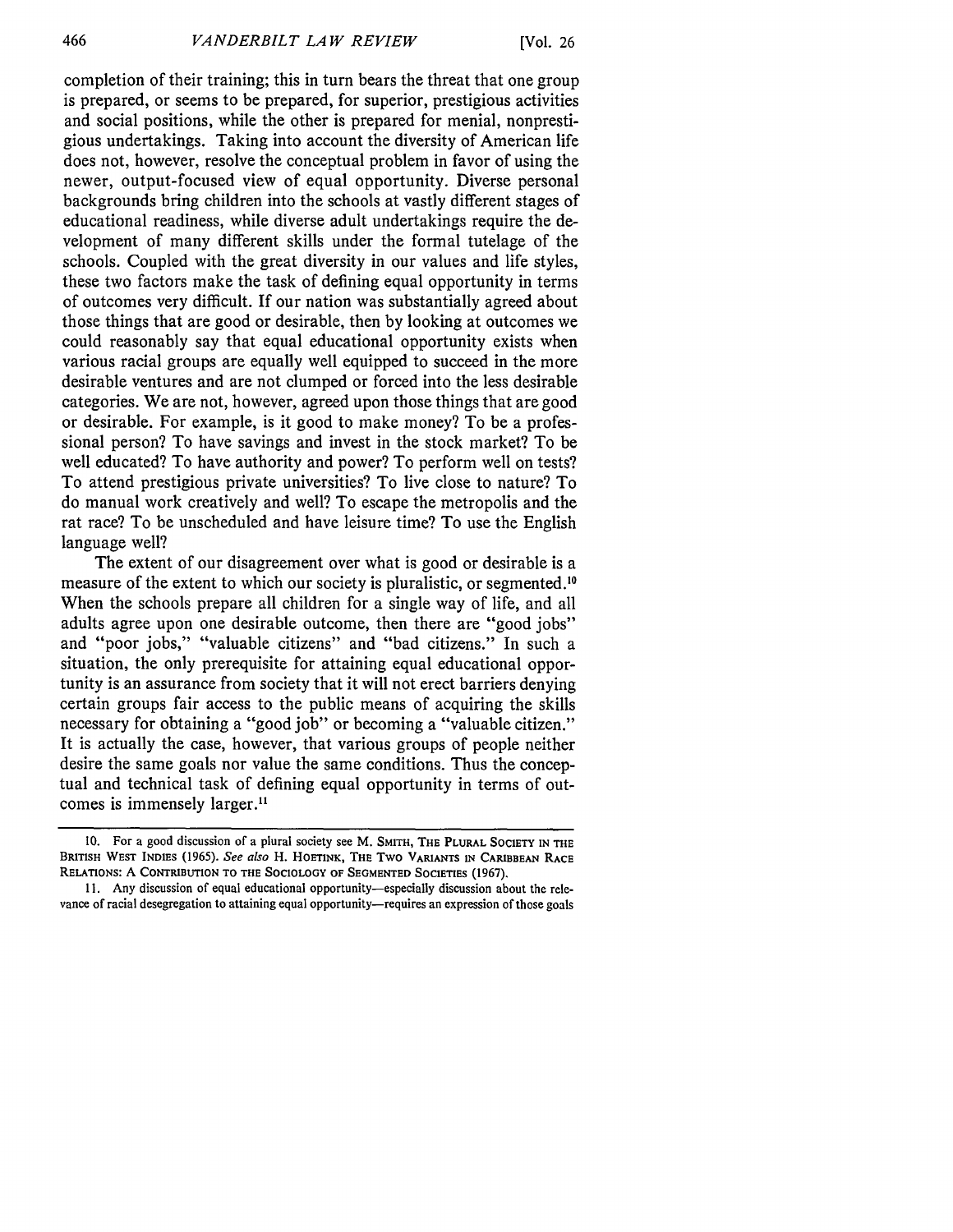#### II. DIVERSITY **AND** COMPARABILITY: **ACCESS AND RESPONSE** TO **EQUAL** OPPORTUNITY

During the past two decades, blacks protesting racial conditions in America have been asked incessantly, "What is it that you really want? What are you after?" Blacks frequently have given a simple, straightforward answer: "We want what the white man has—jobs, education, position, comfort, security, power. In a word, we want a full, fair share in America's bounty."

This response reflects a beguiling yet treacherous vision. It obviously suggests quotas; whatever whites have, blacks should have in equal proportion. The idea of quotas often proves strategically useful in establishing a principle of full access and bringing pressure for needed change, but in the long run quotas are not a useful measure of fair opportunity. They are contrived, and they encourage sameness—thereby threatening the diversity within our culture. Although a pattern of strict racial distinction in occupational pursuits is clearly an unwise strategem for establishing equality, it is not necessarily true that blacks will prosper most if they acquire skills and tastes in the same proportion as whites. For example, blacks entering technical areas already saturated with whites would probably find fewer opportunities for

assumed to be the purposes of education. The question is particularly important in the context of this Article, which relies heavily on achievement test scores to buttress its argument that outcomes must carry substantial weight in any decision concerning equal opportunity. Using achievement test scores as the measure of a school's effectiveness risks the conclusion that education means nothing more than what a child scores on an achievement test. Achievement test scores are beguiling for another reason as well—they seem tangible and explicit, whereas other traits that schools seek to develop are elusive and illdefined. The wise of every age have known that scholastic achievement is not all that makes a person valuable to his community and country. The schools conceivably might equalize the races as to their formal academic training, yet spawn major inequalities in other areas that nevertheless require development under the aegis and guidance of the schools. Good citizenship, leadership and participation skills, personal creativity and expressivity, self-awareness and self-confidence, skills in interpersonal relationships, personal happiness and adjustment, a disciplined competitive spirit, experience with the myriad components of community life, continuing intellectual curiosity, and strong aspiration levels-no less than good test performance-are among the desirable goals of education. An individual may excel in one endeavor and not do well in others; similarly, schools excellent in the development of one educational goal are not necessarily excellent in the development of others. This Article's frequent reliance on achievement test scores is not intended as a representation that test performance is the only proper aim of education. Test performance is, however, the most adequately studied and quantified component of educational development. Indeed, no other clear data suggest that blacks or other dispossessed peoples fare any better on measures of other expressed aims of education than they do on achievement tests. Test scores, therefore, are at least useful as surrogate measures of educational attainment. One nevertheless should appreciate that this Article has selected only one from among several measures of educational attainment. There is no assurance that it is the best selection, nor does it correspond fully with unused measures. This Article, moreover, does not intend to encourage a narrow view of the goals of education.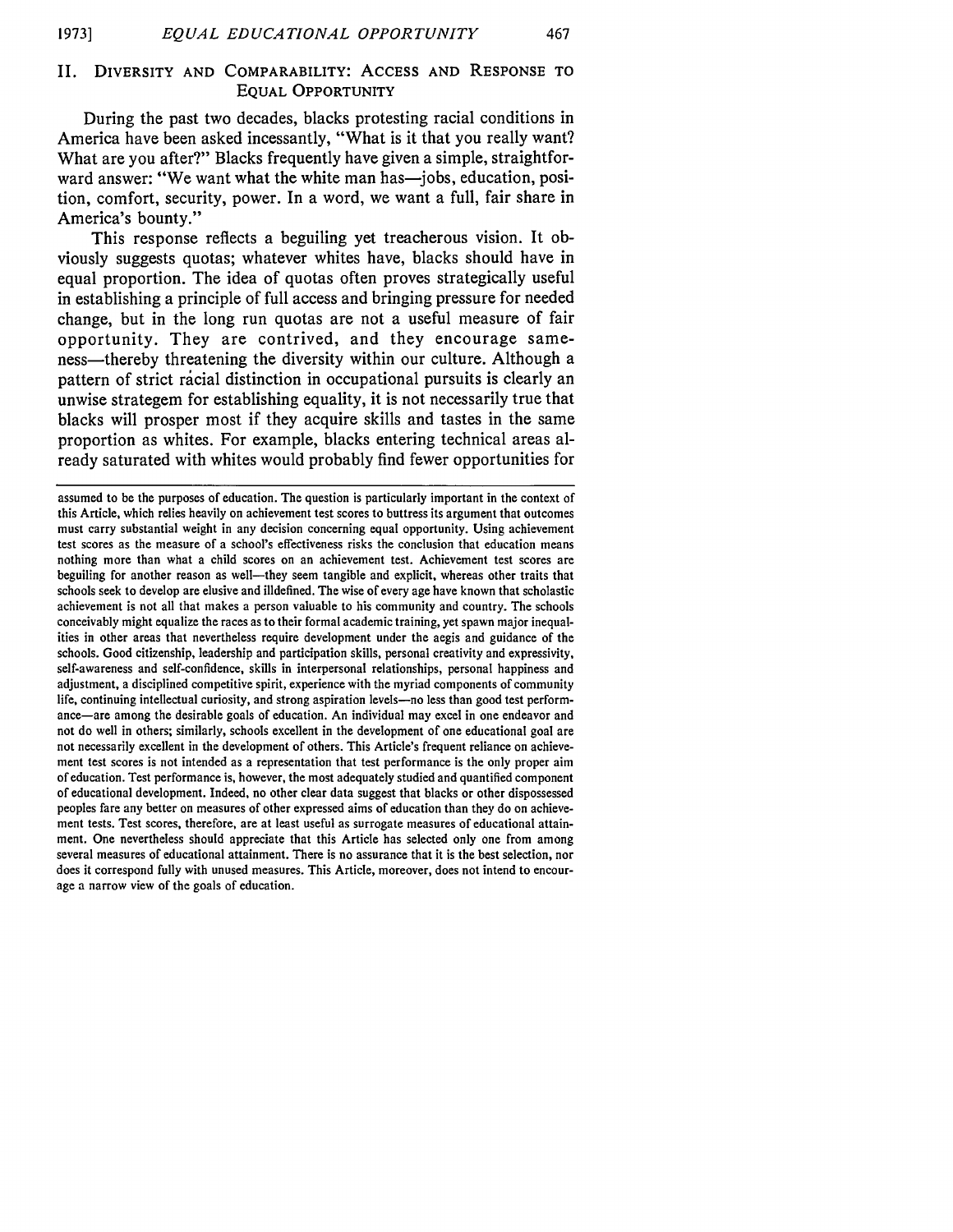success than were they to venture along freshly cut occupational paths. An author can easily be misunderstood on this point, because it may revive older concerns about vocational training and industrial education for blacks. That is neither the message nor the intent here. Even American ethnic groups, which generally do not view themselves as victims of unequal opportunity, show considerable variation in average amounts of education, distribution of occupational types, unique occupational and technical skills, and income levels. Anyone believing that ethnic and racial diversity add color, flavor, and strength to American life will view with abhorrence the image of flatness and sameness evoked by a national policy that trains and qualifies everyone in the same proportions.

A modern industrial and metropolitan society like ours requires a minimum amount of knowledge and skill for efficient survival in and contribution to it. Consequently, everyone must master certain basic educational components or suffer enduring handicaps.12 Once the basics are established, however, opportunity means choice-wide choice and open access. We must somehow arrange structures of opportunity, access, and choice that reasonable observers would regard as fair and just, and that allow, or perhaps even encourage, diversity in skill and activity between racial and ethnic groups. The final result may be that too many Swiss are watchmakers, too many Jews are psychiatrists, too many Italians are tile layers, too many blacks are blues and jazz musicians, and too many Yankees are merchants, but disparities are tolerableindeed, they are highly desirable.

How can we recognize equal educational opportunity according to this open-ended perspective? Must blacks and whites complete the same average number of years in school, be trained in the same proportions for given vocations, have the same average scores on achievement tests, enter and complete college in the same proportions, enter the academic track proportionally, and share academic honors and scholarships proportional to their numbers? Must we curtail or abolish all activities and educational arrangements in which one group appears to excel or concentrate relative to another at a given time?<sup>13</sup> The argument of this

<sup>12.</sup> For a list and discussion of the required skills see Gordon, *Toward Defining Equality of Educational Opportunity,* in ON **EQUALITY OF EDUCATIONAL OPPORTUNITY,** *supra* note **1,** at 432- 33.

<sup>13.</sup> Achievement tests and academic tracking are often attacked because blacks fare poorly on them, and the experience causes stigmatization. It seems at times that any standard on which blacks do not perform as well as whites is subject to the charge of cultural bias and the risk of elimination. According to this view, we would define an unbiased test as one on which blacks and whites score the same. The extent to which one must go to prepare such a test shows how foolish the viewpoint is.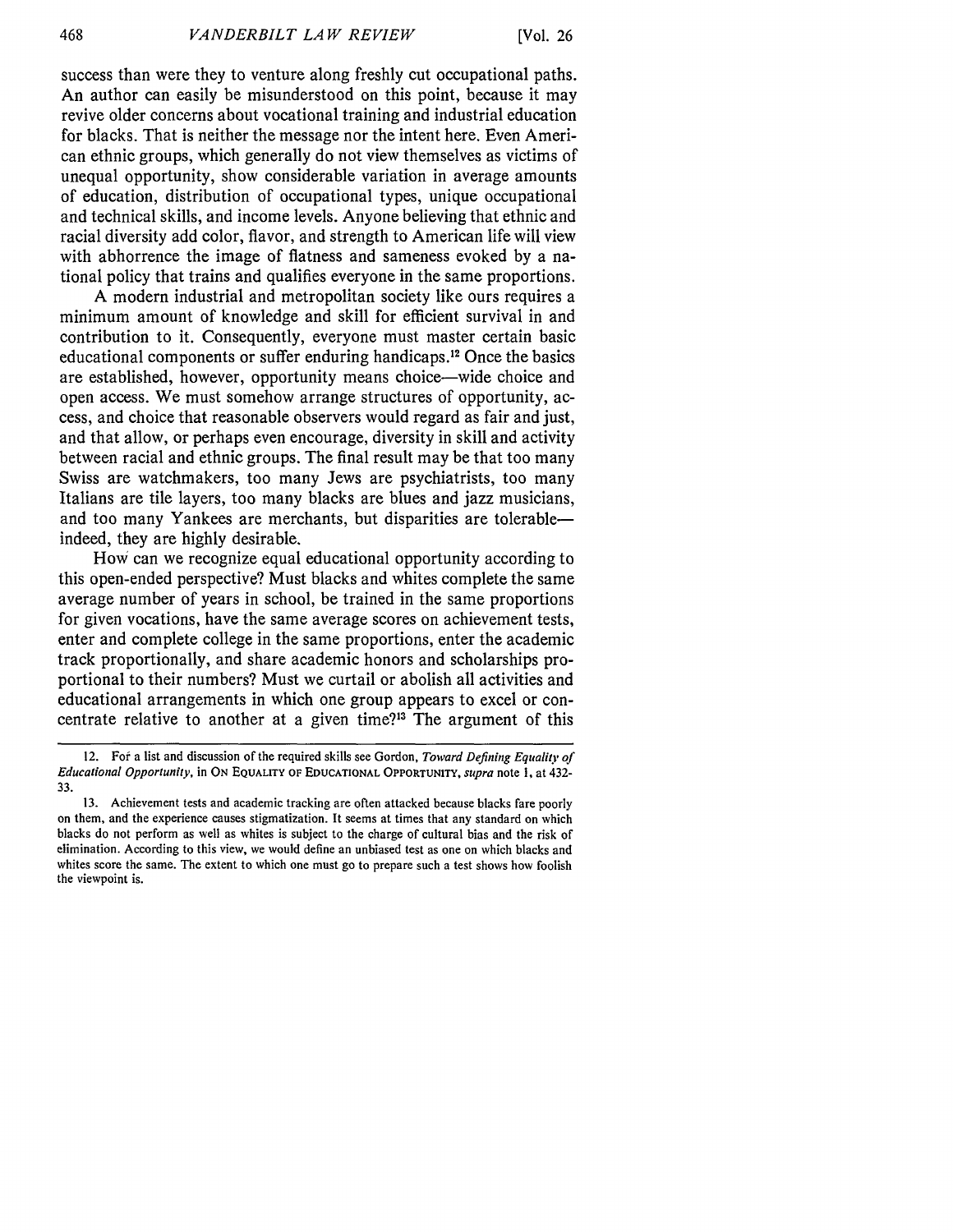Article is clearly negative. If blacks and whites freely value different goals and elect to spend their time in different ways, the important task is to ensure that each comes freely to choose its own goals and has broad awareness of options concerning how time may be spent. The wider the choices and the more open the access, the greater the opportunity; the more equal the choice and the access across groups, the more equal the opportunity across groups.

The question of opportunity can be separated from the question of personal response to opportunity for analytic purposes. A myriad of historic barriers—including racist attitudes and institutions, concentration of political power and decision centers in the hands of whites, residential segregation, and the persistence of established conventions and habits-have restricted the opportunities of black children in the United States. Although they are substantial, the task of eliminating these barriers will probably be easier than the one of ensuring an adequate response to the increased access that will result from their elimination. Broad experience and supportive familial and community environments are apparent prerequisites to the informed, wide choice advocated in this Article. A simple example helps to illustrate the point: thousands of travelers have discovered that there are cheaper ways to go to Europe than by purchasing a standard ticket at a standard airline counter. Charter flights, club rates, and nonscheduled airlines are open to all and do not discriminate in any way. Doubtlessly included among those who travel the standard way are individuals who know the alternatives and find them personally unsuitable. Some travelers, however, are simply unaware that other options exist. By analogy from travel opportunity to educational opportunity, individuals with the broadest awareness—those whose social milieus provide the broadest range of pertinent information-are best positioned for intelligent choice. Not all persons are ready to walk through fully opened doors of access. Equivalence of response and opportunity would not come about in the United States even if every vestige of racism and discrimination were removed with a magic wand. Long after we have managed as a nation to remove race as a criterion for access to opportunity, we will be confronting the problem of how to ensure equivalence in response to opportunity.'<sup>4</sup>

### III. **ACHIEVEMENT TESTS AND A** PLURALISTIC SOCIETY

Achievement tests have been a favorite target of the civil rights movement, which charges that they discriminate in favor of whites, who

<sup>14.</sup> **A** broad background for understanding this dilemma is provided in **G.** BECKFORD, **PERSISTENT POVERTY (1972).**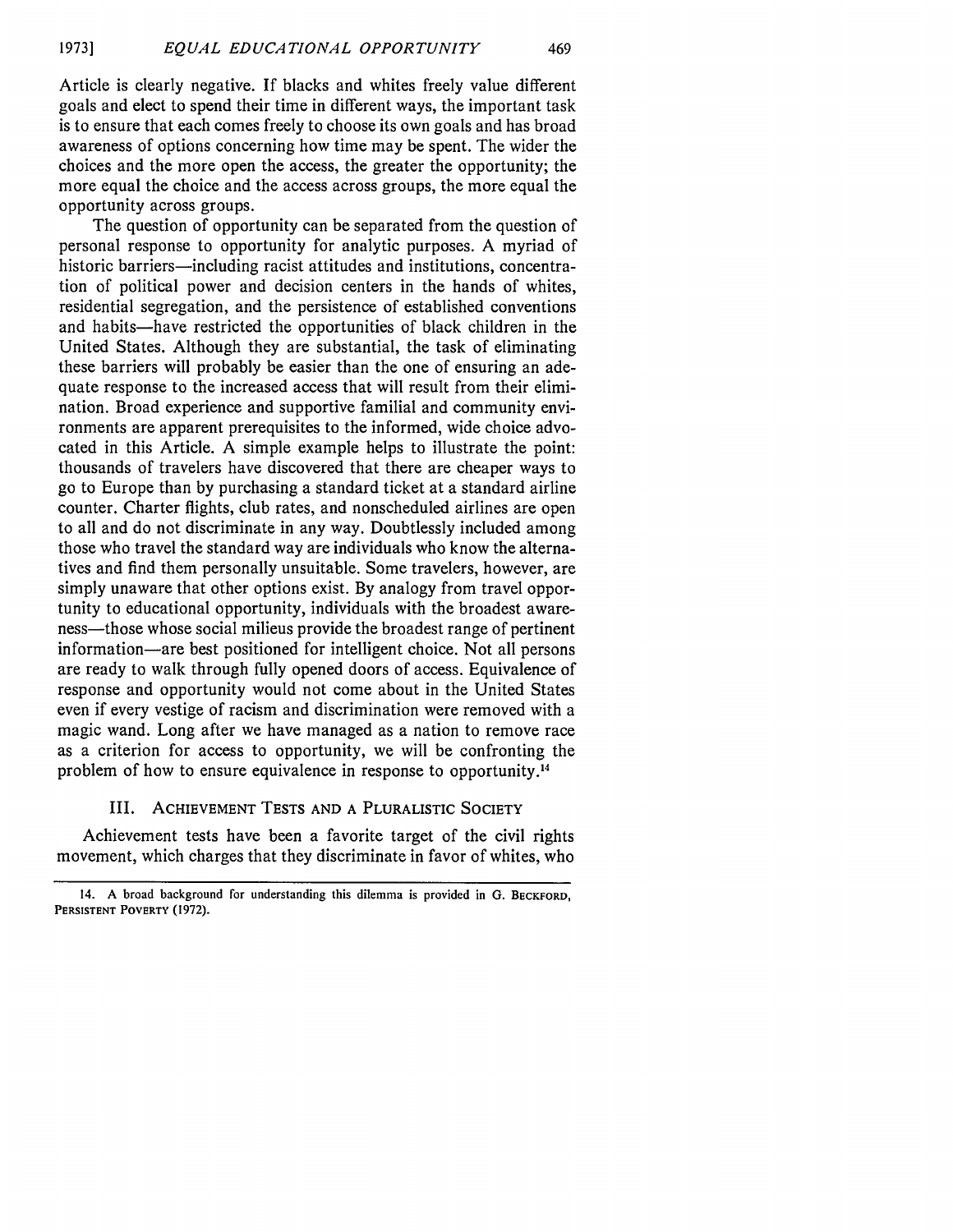more often come from middle-class homes and use standard English. Tests constructed to reflect the life of the black masses, it argues, would place blacks rather than whites in an advantageous light. The charge adds that the information required for successful performance on tests is largely irrelevant to basic competence. Thus we rely too heavily, the charge states, on the formal credentials expressed in test scores and years of school completed when considering candidates for job appointments and college scholarships. For example, one author concludes from his data that persons unqualified for certain jobs according to standard test criteria actually perform as well as those with official credentials.15

These arguments abound with populism and anti-elitism. With respect to education, they say that the schools place too much emphasis on the wrong things, and at least imply that if the schools and their tests stressed a more appropriate knowledge, racial differentials on test performance would disappear. Stated in this manner, the argument suggests that there is no problem greater than the one of illegitimate and unfair standards. If the standards were appropriate and fair, the problem of differential academic attainment would evaporate. According to the argument, there is more need to change the expectation of the judges than to change the behavior of the judged.

The argument contains both a solid insight and a distressing irrelevancy. If the United States were a different kind of society-if it did not emphasize entrepreneurial skills and technology, if it were not metropolitan and industrial, if it did not revere the secular so much and the sacred so little-then different skills would be desired and different kinds of people would be rewarded. As our society exists in fact, however, the verbal and mathematical skills and the substantive knowledge tested on achievement tests have unquestioned importance. If middleclass values were not a pervasive determinant of American life, then middle-class skills and perspectives would be irrelevant to achievement test performance. For the most part, however, the "outs" in America want a redistribution of those things presently valued rather than a different set of goods and rewards. The changes that the "outs" want to effect in our system represent variations on a continuing theme rather than a new orchestration. It is in this sense that the argument is a distressing irrelevancy. If blacks are to secure a fuller share of the rewards that America offers, they must acquire more of the skills that America expects; blacks are not in a position, either numerically or

470

**<sup>15.</sup>** See **I. BERG, EDUCATION AND JOBS: THE** GREAT **TRAINING** ROBBERY **(1970).**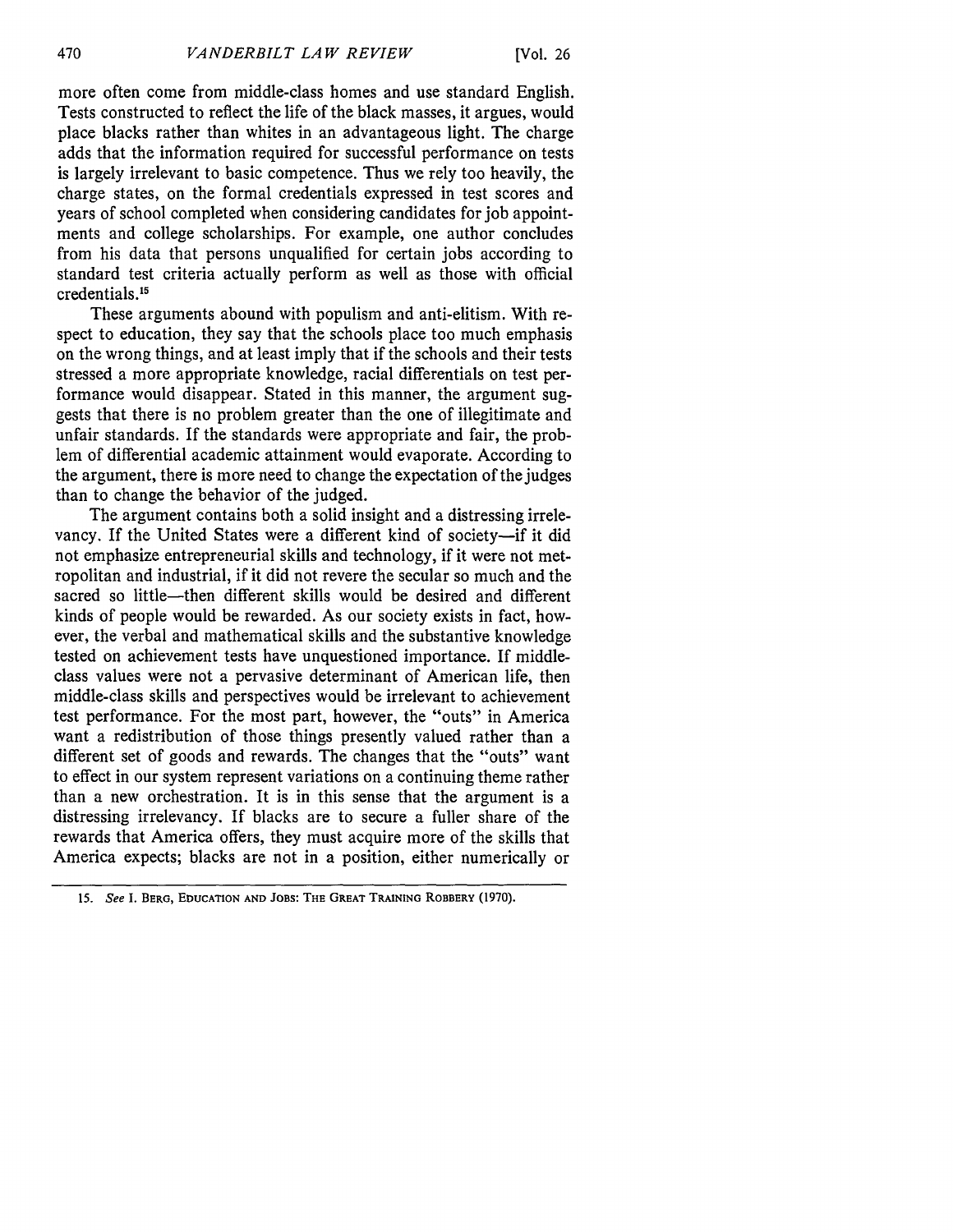from the standpoint of power and influence, to have a decisive effect on the nature of those expected skills. Thus the future well-being of blacks in the American class and income structure requires their increasing mastery of the skills and knowledge offered and represented by the schools. It also requires conceptually, that we attend closely to measures of academic competence when we determine whether blacks have equal educational opportunity. Opportunity is not simply an external arrangement to which "access" is given; it is also an internal competence.

It is necessary to ask again whether a pluralistic society with one dominant sector, such as the United States, can accomplish even theoretically a state of equal opportunity. The problem can be considered by imagining that a pluralistic society contains two groups, Group  $X$ and Group  $Y$ . Group  $X$  values diligence and the activities associated with formal education. Group  $Y$ , on the other hand, values family, conversation, leisure, and sports. While Group  $Y$  "takes it easy" and "enjoys life more," Group X expresses its diligence in reading, intellectual debate, zest in mathematics, and generally in "hard work." Group *X's* characteristics cause it to acquire social and political control. Because assiduous Group  $X$  produces those who write the books, articles, and newspapers, the written words refer to Group *Y* with such terms as "shiftless" and "problem." Similarly, individuals from Group X wonder aloud why Group  $Y$  cannot be "well motivated" and "well behaved" in the style of Group X. Because Group *X* likes to study, it causes more to be spent on schools than on the recreational facilities that Group Y prefers. When academic tests are administered,  $X$ outperforms Y by a wide margin. If Group *X* and Group Y have equal access to education. Group  $X$ 's preference for education relative to Group *Y* accounts entirely for differences in educational attainment between the two groups.<sup>17</sup> The society's rewards of wealth and prominence, moreover, harmonize with its educational system. If the national policy is to eliminate all differences between X and Y by making *Y* like *X,* then any circumstantial difference in Group *Y* and Group X would

<sup>16.</sup> Assuming that Group *X* has greater social and political power than Group *Y,* Group *X* could also use *Y's* lesser interest in education to justify investing more educational resources in Group *X* than in Group Y. The hypothetical situation in the text, however, assumes that every educational opportunity available to Group *X* is also available to Group *Y.*

<sup>17.</sup> The Old Order Amish receive unwanted, periodic newspaper attention because their belief that the skills necessary for successful farming require no more than 8 years of schooling brings them into conflict with education officials who seek to enforce school attendance laws. The Amish are, in fact, successful farmers leading and valuing lives substantially distinct from the dominant American motif. Do Amish children, therefore, have equal educational opportunity when, on the basis of their values, they refuse to attend high school and college, although high school and college are freely available to them?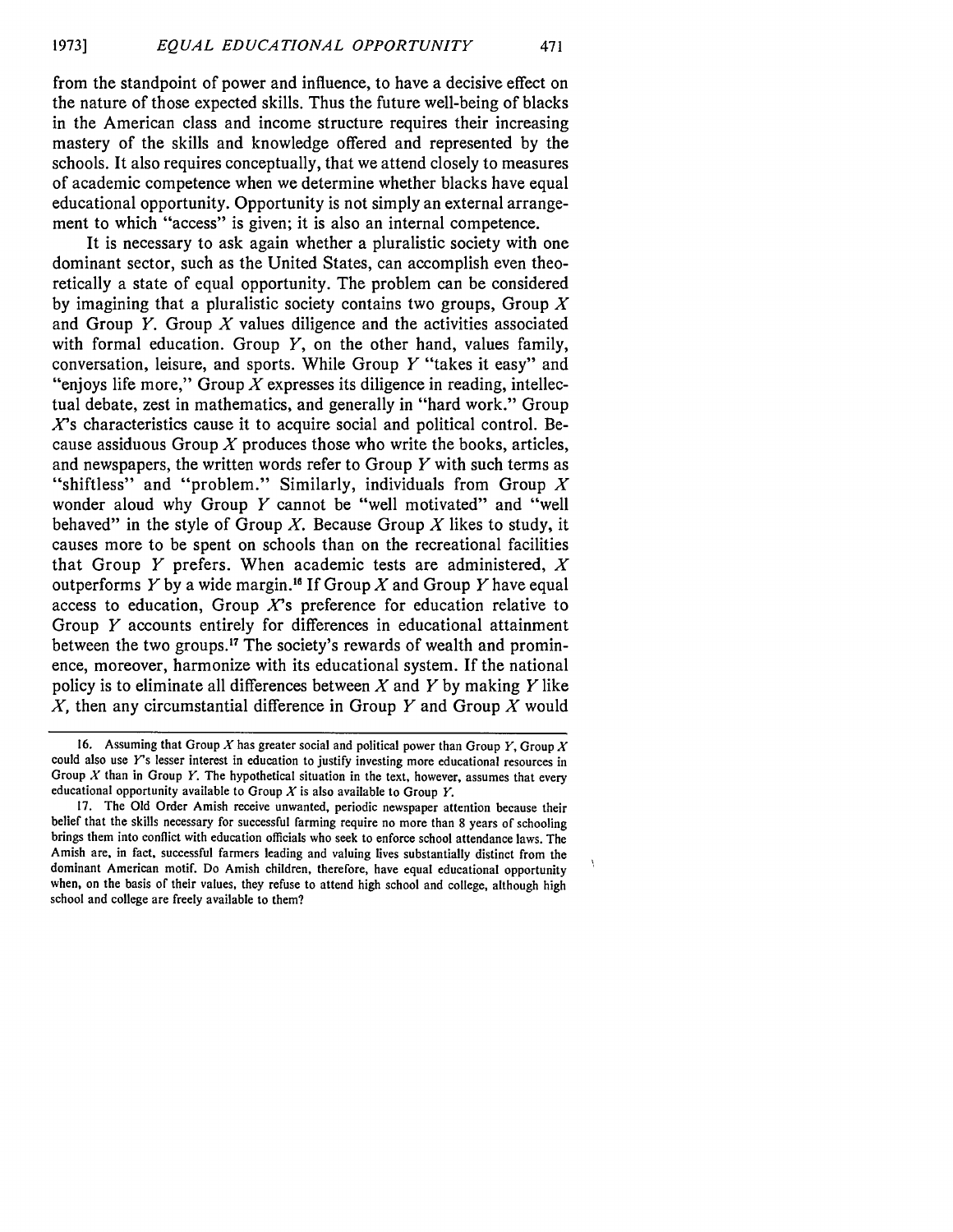arguably represent an impediment to Group *Y's* opportunity. "Opportunity" in such a situation would mean, very explicitly, opportunity to be like Group  $X$ . Group  $Y$ , however, might value its distinctiveness and not wish to spend as much money on, or as much time in, the schools as Group  $X$ . When Group Y does not desire a dose of education equal to Group  $X$ 's, grave questions concerning the possibility and wisdom of equalizing the educational opportunities of the two groups emerge. It may be necessary to look beyond the area of education—to something that Group Y values as highly as Group X values education-and attempt to ascertain whether an over-all state of equity exists. Moreover, coercing or manipulating Group Y to emulate Group *X* may cause Group Y to respond with a resistance taking the form of ineptness. Yet, if Group Y maintains its values, it forfeits, or at least reduces, its chance of receiving a proportionate share of its nation's bounty."

Blacks who reject those standards of academic performance **by** which whites excel argue, in effect, that the standards of a wholistic society are being imposed on what is in fact a pluralistic situation.<sup>19</sup> They believe that black education is a matter for consideration **by** black decision makers operating community-controlled black schools, in which black teachers teach a black curriculum to black students using standards of evaluation determined **by** the black community. Because policies derived from the *Coleman Report* would place blacks in a

19. The concept of the plural society, which developed during the colonial period, applies to situations in which 2 groups of people-for example, the colonizer and the colonized-exist under the discipline of a single government and exchange goods in the market place, but otherwise lead separate lives, operate separate institutions, and maintain different traditions. *See, e.g.,* M. SMITH, *supra* note 10. Although the concept does not envision a stratified society with one group distinctly superior in terms of power and wealth to another, the concept nevertheless originated in severely stratified societies. Moreover, when the parties have equal strengths, a plural society is unworkable unless a high degree of mutual consensus also exists.

Examined carefully, the concept of a plural society probably does not have sufficient specificity to be a useful, descriptive term. Societies are often pluralistic with respect to some characteristics and nondistinct with respect to others. American Jews, for example, are integrated fully into the national economy and follow completely nondistinct leisure and recreational patterns, yet they have distinct religious structures and encourage endogamous marriage. Similarly, another group might have an ethnic tradition and live in separate neighborhoods, but in other ways be nondistinct. Whether pluralism arises voluntarily from a sense of unity or involuntarily through enforced exclusion by a more powerful group is a different question.

<sup>18.</sup> If Group  $Y$  wishes to escape subordinate status and extend the range of its available choices, it might decide to subordinate all values to its impulse for political and social power. The sophistication necessary for utilizing political and social gains, however, probably requires an extensive formal education of good quality. Thus, in order to secure conditions for sustaining its secular values, Group  $Y$  must compete in the educational system under the same standards with Group *X,* unless Group *Y* is a small, rural group like the Old Order Amish that can escape the pressures of a national society.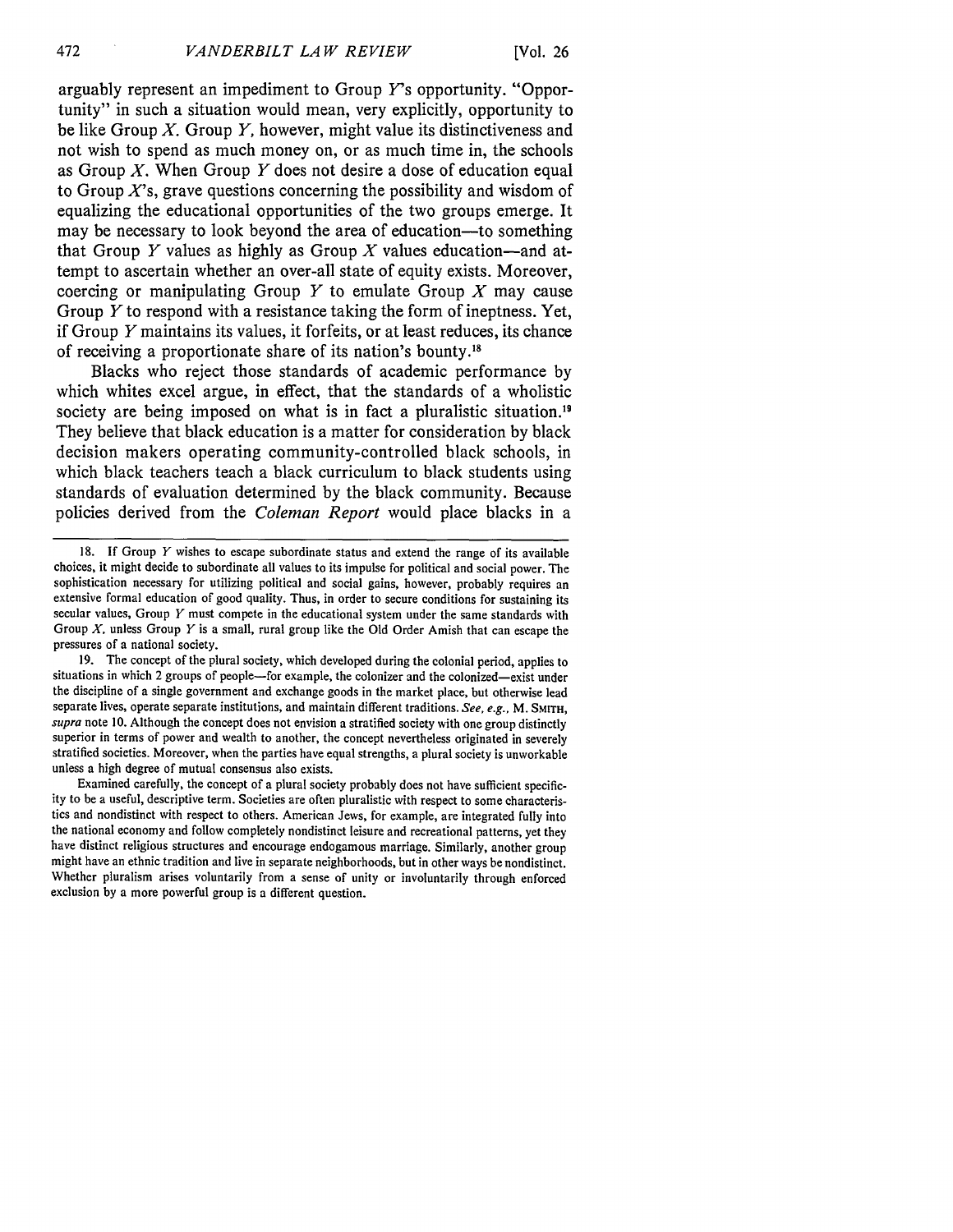minority situation, remove control over the educational process from the black community, and eliminate the possibility of maintaining different criteria for evaluation, they similarly dispute its application.

The aspects of black culture that differ substantially from American culture in general, however, are few. Thus much that happens in the schools would happen regardless of whether they were operated by and for blacks. There is, of course, a serious need to revise our schools' literary and cultural materials to represent better the black experience in America. Moreover, black schools could do some things-for example, the teaching of black pride and group identity-better than they are done now. In the long run, however, the skills and values that children need to learn are remarkably alike where black and white in America are concerned. Judging blacks educationally by standards different'from those applied to whites renders an ultimate disservice to the black cause. It is possible that school systems should be designed to teach those things that Appalachian hillfolk, or residents in wilderness communes, or the Amish, or those who survive in the streets know best. Nevertheless, those things are not what the current mainstream of American society finds pertinent, and it is hard to see that a dispossessed minority group should choose such a strategy for getting ahead.

#### IV. BUSING, DESEGREGATION, **AND EDUCATIONAL** OPPORTUNITY

Busing is a device for increasing interracial contact in the public schools; the occasionally emotional debate over its implementation has perhaps obscured questions relevant to the controversy. The pertinence of busing to the problem of attaining equal educational opportunity hinges upon two factors—whether desegregation is a socially valuable and desired concept and whether adverse consequences would flow from the further utilization of busing as a tool for desegregation. With these two considerations in mind, an analysis of the issue is perhaps warranted.

# *A. The Advantages of Desegregation*

Another major finding reported in the *Coleman Report* was that black students do better in school-as measured by test performance-when the school has a majority of white students than when the majority is black. Thus, going to school with whites seems educationally advantageous to blacks. Further, the academic performance of whites was found not to be impaired by attending school with blacks, at least as long as whites constitute a distinct majority. This finding has been widely used to support probusing arrangements.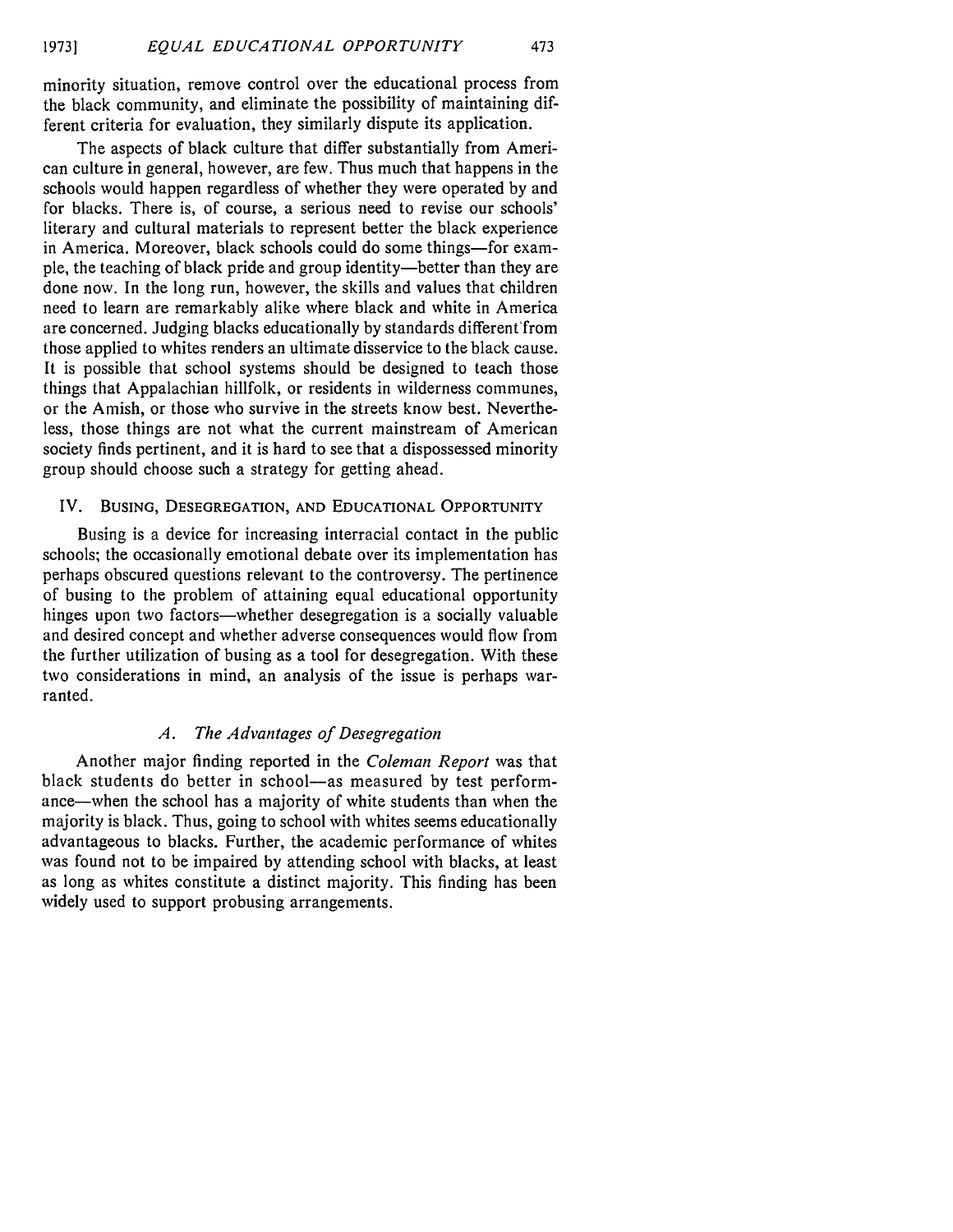It is fair to conclude that these data demonstrate "separate but equal" to be impossible of realization under the condition of horizontal racial segmentation existing in the United States. Equality is impossible because too many blacks are exposed to too little peer competition and challenge of an academic nature in the classroom, a circumstance presently irremediable under racial segregation.

The substantial ways in which a black's fellow students differ from those of the white students have been stated elsewhere:

The average Negro student in the United States, compared to the average white student, is more likely to have classmates

-whose parents are not high school graduates

-who come from large families

-whose homes are not intact because of the absence of at least one parent

-whose homes lack such material possessions as telephones, vacuum cleaners, and automobiles

-who are Negro

-who have less reading matter in the home, specifically who less often have daily newspapers, encyclopedias, and a large number of books

-who are more likely to drop out of school before graduating

-who, when they graduate, are less likely to continue their education into college -who are not in a college preparatory curriculum and are not taking those courses ordinarily required for college

-who have never read a college catalog nor talked with a college official about post-high-school plans

-who report low overall grade averages

-whose rates of absence from school are high

-who score low on standard subject matter achievement tests

-who engage in behaviors that distract from concentration and learning, based on principal's reports of disciplinary and behavior problems

-who believe that the fates are against them, as indicated by agreement with the statement, "People like me don't have much of a chance to be successful in life."<sup>20</sup>

Because residential segregation occurring within cities and between suburbs and cities along class and racial lines has the effect of isolating poor black children from the academic models of the middle-class white, abolishing state-imposed racial segregation will not automatically or instantaneously remedy the educational problems of blacks. Thus the advocates of extensive cross-city busing focus upon the importance of bringing black students specifically into contact with white middle-class classmates rather than with white classmates generally.

There is, however, no basis in the *Coleman Report's* analysis for believing that enrolling blacks in majority white schools would reduce more than a minor proportion of the very substantial racial gap in educational performance; perhaps after twelve years of integrated

**<sup>20.</sup>** Campbell, *Adolescent Socialization,* in **HANDBOOK OF SOCIALIZATION** THEORY **AND** RESEARCH **821,** at 846 (D. Goslin ed. 1969).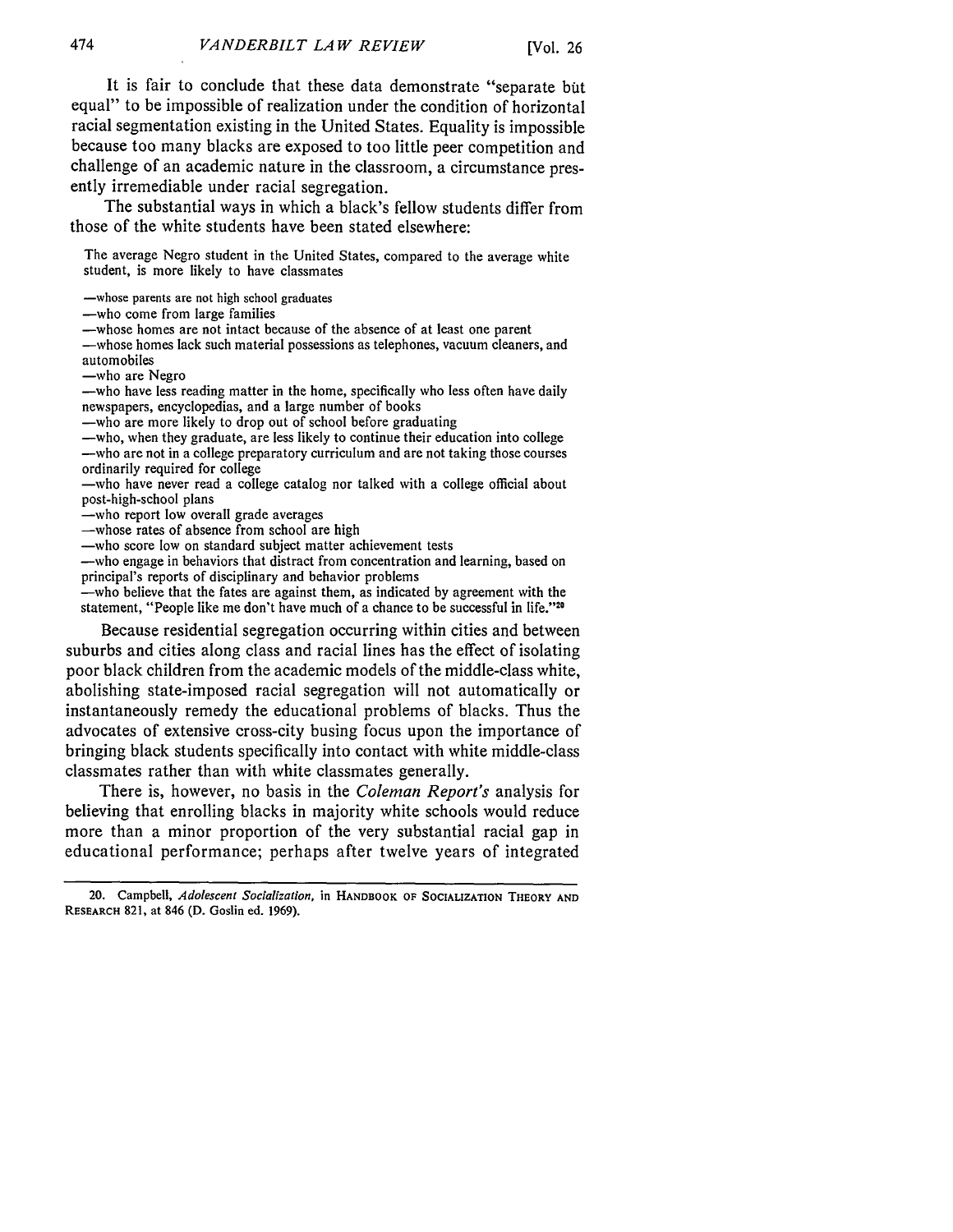schooling the gap would be one-half to three-fourths of a grade less than it is presently. Although a half-grade reduction is not insignificant, it fails to warrant the claim that racial balance within the public schools will eliminate racial inequality in educational performance.

Even the modest gains observed in the *Report's* data may only be statistical artifacts. The *Report's* analytical technique introduced statistical controls permitting the comparison of groups that appeared similar except for different experiences on the variable to which causation was attributed or from which it was implied; specifically, comparisons were made between groups of black students with similar characteristics (region, parents' education, father's occupational level, etc.), except that each had different proportions of white classmates. That the test scores of blacks in schools with many white students were higher than the scores of similar blacks in all or nearly all black schools led to the conclusion that race of classmates appears to be a variable affecting academic performance. When cross-sectional rather than sequential data are used and individuals have not been assigned randomly to one or the other analytical condition, no stronger conclusion is warranted. It could have been (we have no way of knowing) that the black students who attended majority white schools under more or less voluntary conditions possessed a distinct, unmeasured characteristic that accounts for their higher test scores relative to blacks in black schools. After all, they accomplished a singular feat—they attended schools with whites. Whatever produced that difference also may have elevated them academically. Thus the effects observed under voluntary conditions may not occur when official decrees, such as court orders and school administrative decisions, bring into largely white classrooms blacks who would remain in largely black schools if left to their own designs. There may be important reasons why substantial efforts should be made to maximize the mix of blacks and whites in the public schools (I personally think there are), but a substantially reduced racial differential in academic performance is very likely not one of them.21 If equal educational oppor-

<sup>21.</sup> A great virtue of the **COLEMAN** REPORT is the large number of student cases with parallel information on teachers and schools that it reported. Its great limitation was its use of crosssectional data with not a modicum of experimental design. Several newer studies employing a before/after design that comes somewhat closer to an experimental design are now available. The great value of such a comparison is its control of selective factors that may draw certain kinds of students into certain kinds of schools. Its use thus occasionally permits statements comparing the level students attain before entering a desegregated school situation with their level attained afterwards. That is, if we know the test achievement level of a black student before he is bused to a majority white school, we can see whether his rate of academic progress following busing is more substantial than when he attended a black school. Although the studies available are not definitive, they encourage the conclusion that large-scale administrative mixing of blacks and whites in school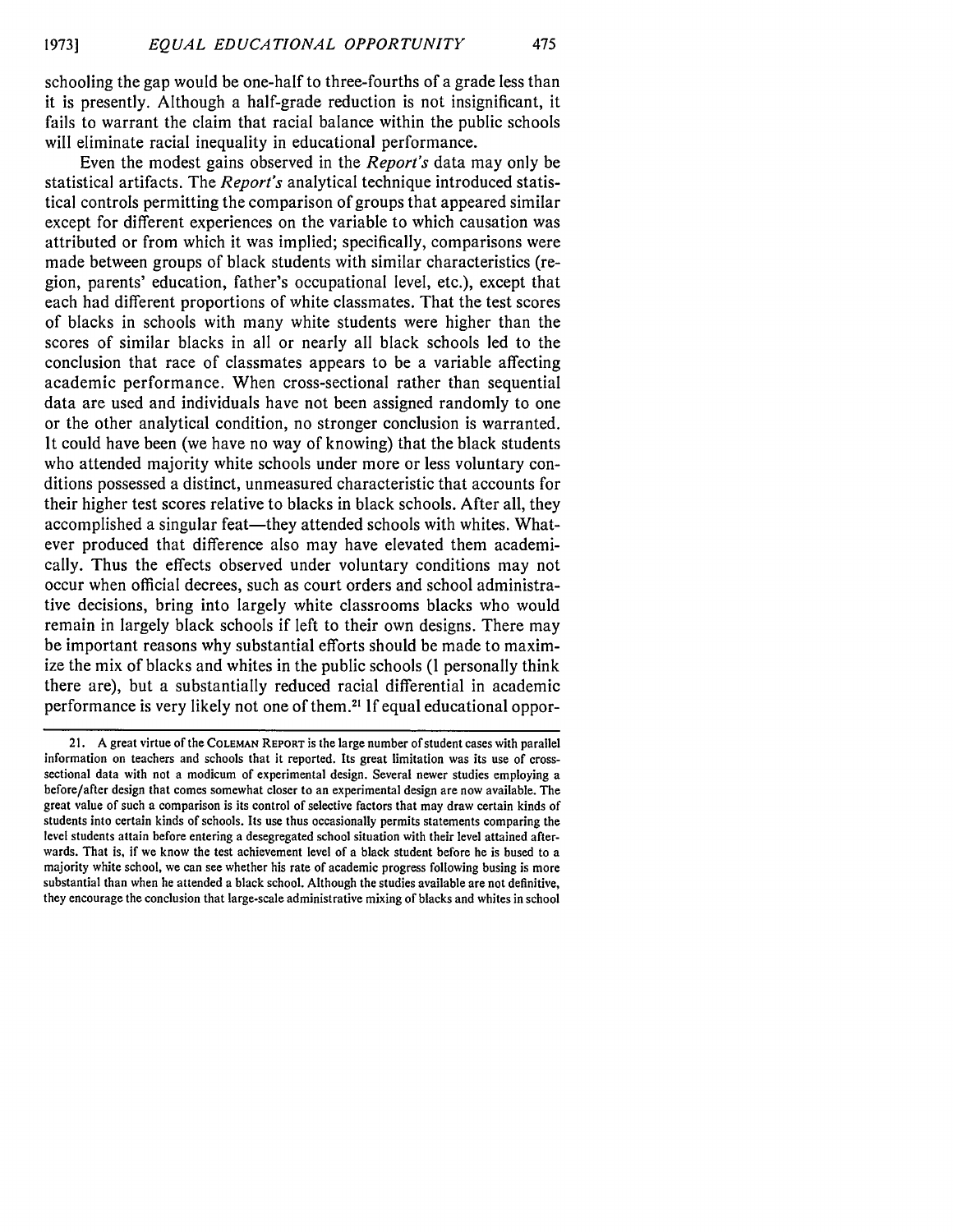tunity means an eventual equality of academic performance, desegregation is not a foolproof method for attaining it.<sup>22</sup> We simply do not know how equal educational opportunity is to be attained, and we have little reason to expect a substantial contribution from racial balance. If, instead of the educational problems of blacks, we considered those of the lower class, or of Appalachia, or of Southern children, we would make the corresponding statement that we do not know how to bring these groups to parity.<sup>23</sup>

Although the academic benefits accruing from desegregation do not weigh strongly in its favor, other more compelling advantages may obtain from intermixture of the races. A virtue sometimes claimed for desegregated schools is their supposedly increased opportunity for interracial friendships; students meet each other on equal status in informal settings, appreciate each other's virtues, and thereby forge warm friendships. Evidence from desegregated schools, however, indicates that many persons of both races have friends only of their own race, and that most persons select most of their friends from their own race.<sup>24</sup> These data require some standard or comparison point before conclusions can be drawn from them. It is, of course, true that blacks and whites do not forge large numbers of interracial friendships when they attend school together. It is, on the other hand, also true that the number of interracial friendships is greater when the races attend school together than when they do not. In desegregated schools, most blacks spend their casual or free time mostly or exclusively with other blacks, and most whites associate mostly or exclusively with other whites. In other words, most students in desegregated schools remain largely within racially bounded

does not improve the academic performance of blacks. *See* Armor, *The Evidence on Busing, THE* **PUBLIC INTEREST,** No. 28, Summer 1972, at 90. For a detailed criticism and Armor's reply see Pettigrew, Useem, Norman & Smith, *Busing: A Review of "The Evidence,"* **THE PUBLIC** INTER-**EST,** No. 30, Winter 1973, at 88; Armor, *The Double Double Standard: A Reply,* THE **PUBLIC** INTEREST, No. 30, Winter 1973, at 119.

<sup>22.</sup> The failure of compensatory education, for example, gives us every reason to feel totally discouraged. *See* H. AVERCH, S. CARROLL, T. **DONALDSON,** H. **KIESLING** & J. **PINCUS,** How **EFFECTIVE IS SCHOOLING?** (1972).

<sup>23.</sup> Indeed, it may be easier to attain racial equality than to attain regional equality, although present regional differentials are substantially less than racial ones.

<sup>24.</sup> *See* Armor, *The Evidence on Busing,* note 22 *supra.* Armor is particularly critical of the "equal contact" thesis of racial harmony. In 1954-56, I found that, following the elimination of black schools in Oak Ridge, Tennessee, white students' attitudes toward both blacks and integration was less favorable after a year's experience. The research used a before/after design. *See E.* Campbell, The Attitude effects of Educational Desegregation in a Southern Community, August. 1956 (unpublished dissertation on file at Vanderbilt University). The equal status thesis was developed **by** Gordon W. Allport. *See* **G.** ALLPORT, THE **NATURE** OF **PREJUDICE** (1954). There is no better present day defense and extension of this thesis than T. PETTIGREW, RACIALLY SEPARATE **OR TOGETHER? (1971).**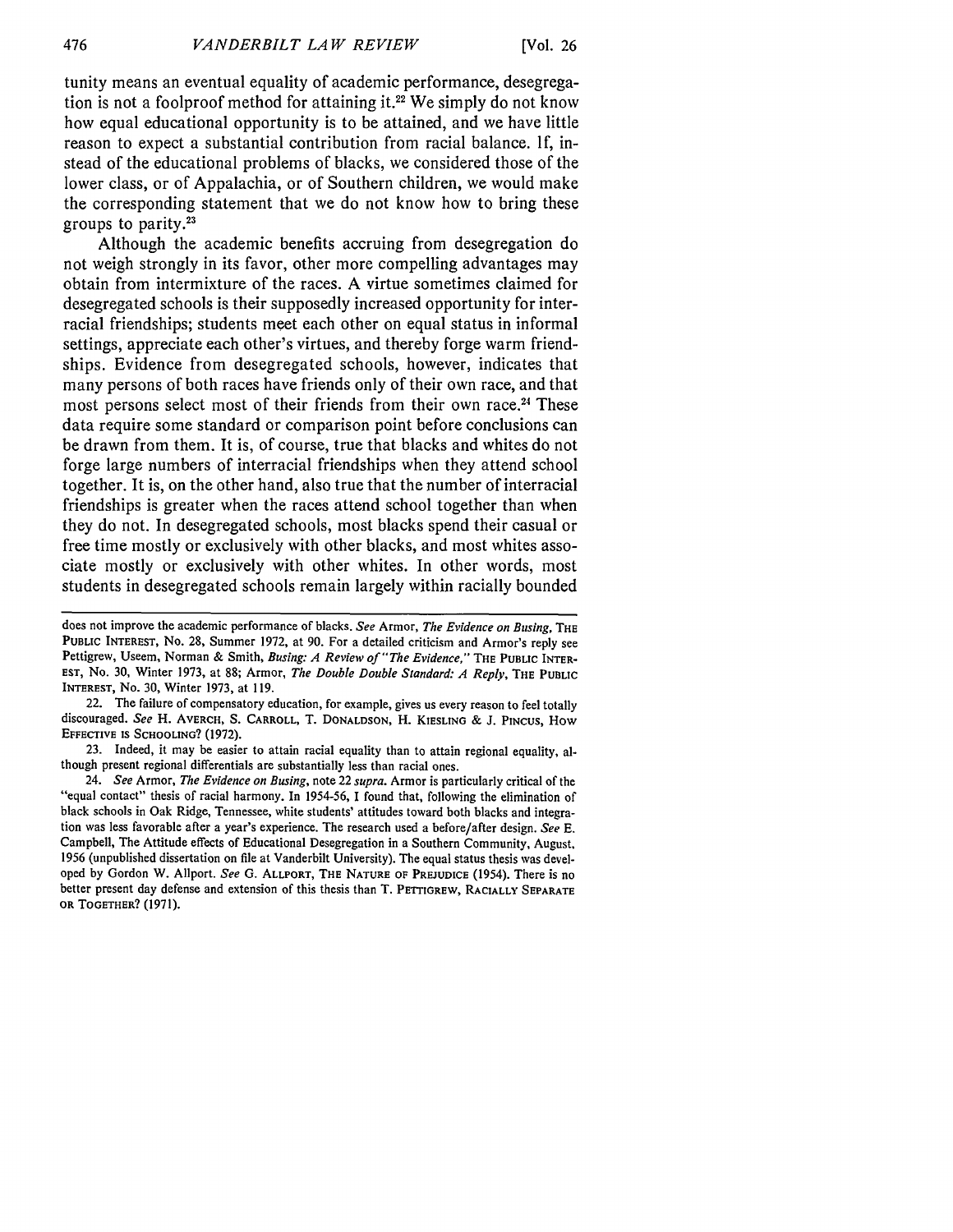social spheres. Although the proclivity of students to associate only with members of the same race leads at first to the dismaying conclusion that school desegregation fails to produce the informal interracial groups necessary for racial harmony and understanding, an equally significant point is that, compared to those whose school experience is segregated, more students who attend desegregated schools venture outside their racially bounded social spheres. Moreover, even if friendships are not easily and commonly formed, blacks and whites are no longer strangers and mysteries to each other, patterns of mutual accommodation and tolerance develop, and the tone of school life invariably reflects contributions from each racial group. These experiences in biracial living reflect the national society and are important preparation for living in and contributing to it. Such a contribution is truly significant, even when the price paid is tension-filled schools and sometimes hostile racial relationships.

Race, on the one hand, is and will remain indefinitely a massive determinant of associational patterns and friendship choices, even when schools are desegregated. On the other hand, some individuals reach across the racial boundaries to associate with members of another race while retaining contacts and esteem with members of their own. Although research data are not available, it seems probable that from these students come certain adult leaders who have credibility on both sides of the racial street, who can understand each side, who can help interpret each to the other, and who can in other ways dampen conflicts and expand areas of common endeavor at the community level. Whether these adults are called linkage agents, race mediators, brokers, conflict managers, or bridge people, they are needed desperately—especially in the cities of a national society that has no immediate prospect for merging the black and white elements in its population. The important point is that attendance at desegregated schools facilitates the development of these vital roles, a circumstance that is a major positive element in a generally bleak picture of the interracial hostility and avoidance apparent in children who attend desegregated schools.

Desegregated schools also furnish blacks direct evidence that no educational advantages are being given to whites and withheld from blacks. When white and black students share the same buildings and classrooms, teachers and administrators find it virtually impossible to offer better facilities and curricula to whites than blacks. This is a major gain for blacks. Their past treatment in the schools does not nourish any trust toward the white man's disposition to deal fairly with the interests of blacks. As long as most decision makers, administrators, and teaching personnel are white, blacks justifiably may question the whites'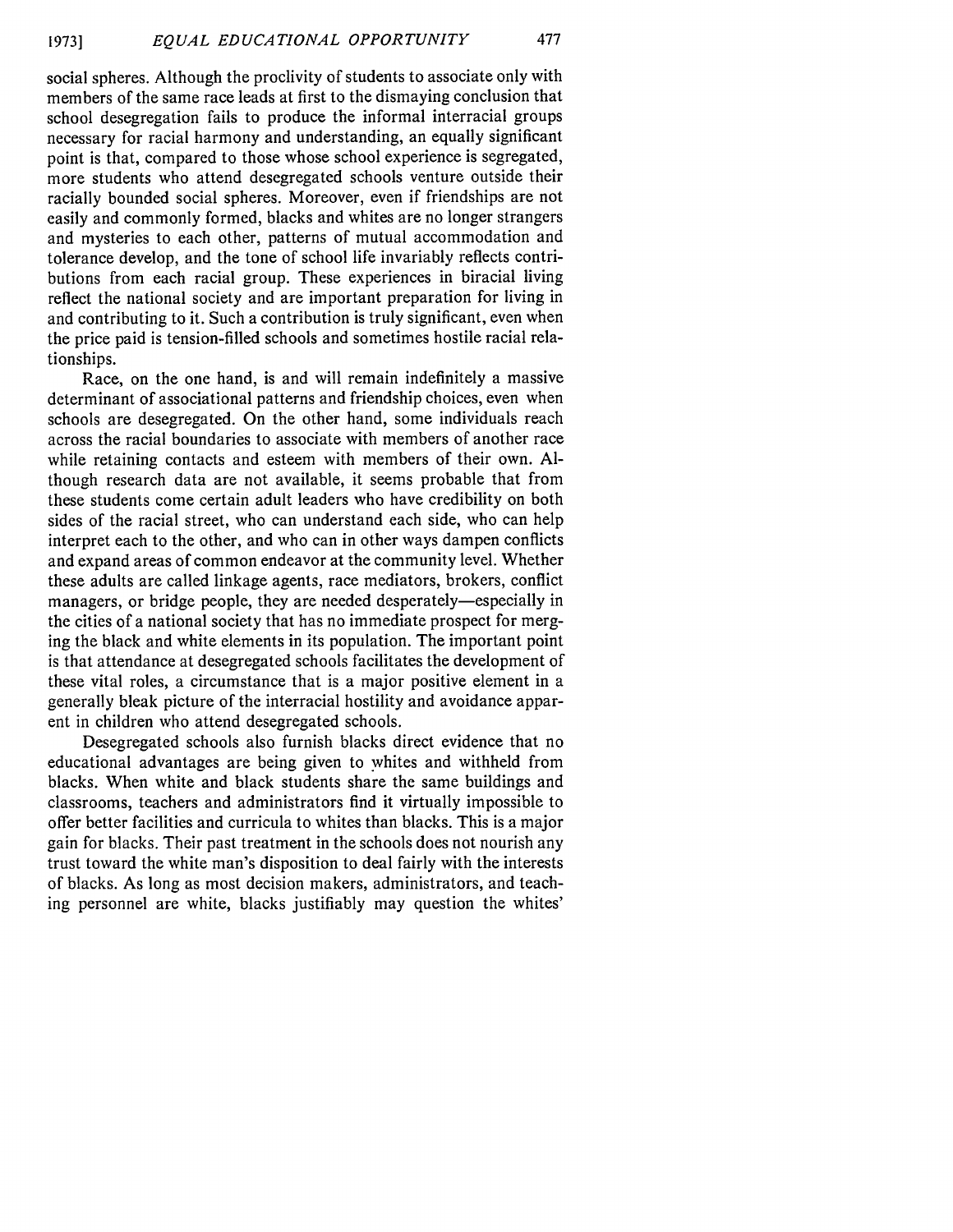disposition to give to black children everything given to white children. Placing black and white children together in the same school is one way of gaining an assurance of equal treatment. The new and growing political power of blacks, their increasing participation on school boards and city councils, and within mayors' and school administration offices, may sufficiently thwart white skullduggery. More likely, however, blacks will continue to fear that wily whites will somehow contrive to give white children a better education than black children and will believe that placing black students wherever white students are found is the only sure way to remove that belief.

## *B. Busing as a Symbol System*

Busing has implications that go beyond the proper concerns of the school. During its hot debate, the busing issue has acquired meanings that seem to have little relevance for the education of children in any direct sense. Some proponents of racial balance believe that the failure to establish busing as a major tool for desegregation will signify the end of an era of expanding civil rights. The outcome of the busing debate thus symbolizes a major test of our nation's continued will-do we remain committed to expanding the opportunities of our minorities, or are we content with our previous accomplishments? The use of busing as a bellwether means that any retardation of its use also means, in effect, that we have abandoned our commitment to an integrated society. It means a sealing in of the black community, a reduced access to whites, a return to segregation, and an increase in the structural opportunities to be cheated upon.

Secondly, busing symbolizes a major test of black political strength. If black leaders advocate busing and fail to get it, their failure will interrupt an unbroken line of major judicial and administrative decisions that substantially has expanded the civil rights and personal opportunities of blacks in the post-World War II period. Thus, the demise of busing would undercut the political muscle of the black community.

There is yet a third way in which a retreat on the busing issue is a symbolic admission of defeat. In the large cities, housing segregation means that there is no way other than large-scale busing to bring children of all races together in the significant numbers needed to advance an ideology that has been widely accepted in liberal circles. This ideology holds, among other tenets, that racial integration and peace would occur if children could be brought together in the schools: friendships would form, tolerances grow, prejudices disappear, acceptance and appreciation flourish. Further, blacks would acquire the academic skills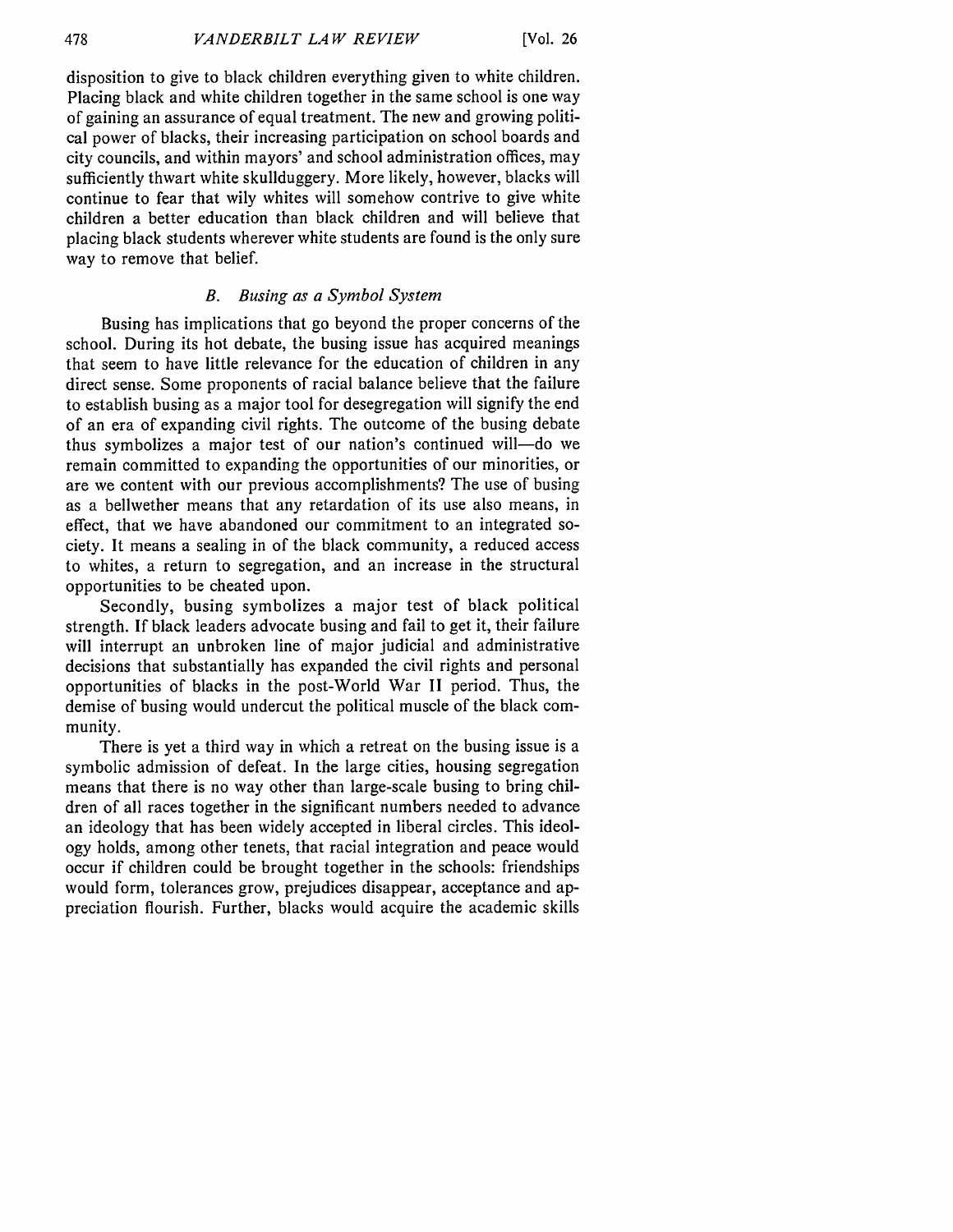whites now possess. These beliefs probably are false; certainly their probative value is limited.25 Nevertheless, busing has come to be so intimately linked with the ideology that to retreat from its standard would be to admit the failure of a major dream.

Finally, busing serves as a symbolic safeguard against white duplicity. Although some may argue that the "separate but equal" standard was impossible to realize only because of black political impotence, and that the current existence and continued growth of black political power mean that segregation today need not, and would not, result in resource inequality, the suspicion remains that somehow the whites will connive to bring extra educational benefits and resources to white children. Busing, then, symbolizes the opportunity for blacks to discover what it is that whites have in their schools and to share fully in it—whatever "it" is. Blacks have experienced too much duplicity and manipulation by whites to accede willingly to proponents of diversity in educational, occupational, and economic matters; in these spheres whites are exemplars and role models for black life style and consumptive behavior. "We want what you've got" is in an important sense both a constraint on the freedoms of blacks and a remarkably strong tribute to whites.<sup>26</sup>

#### *C. The Future of Busing*

This Article treats busing as a device designed to secure substantial desegregation of the races in schools when metropolitan size and residential segregation largely have sent blacks to school with blacks, and whites with whites. The fate of busing, then, will be substantially determined by the responses of both whites and blacks specifically to this particular device and generally to the social issue of desegregation. If the commitment to and thrust toward major degrees of desegregation are not strong and healthy, an adverse fate for busing is certain; even if support for desegregation is firm and vigorous, busing may or may not be discarded, depending on public and legal assessments of whether it is a desirable means toward the desired goal. Assessment of whether busing is useful to equal educational opportunity requires both an initial assumption that major desegregation is useful to equal educational opportunity and a subsequent examination of the character of major desegregation in the nation's schools and the obstacles that might block its achievement.

*<sup>25.</sup> See* text accompanying note 21 *supra.*

<sup>26.</sup> An interesting tension exists between the psychologies expressed in 2 common expressions that black leaders bave used: "We want what you've got," and "We want to be what we are." The tension reflects much of what is ambiguous about being black in America.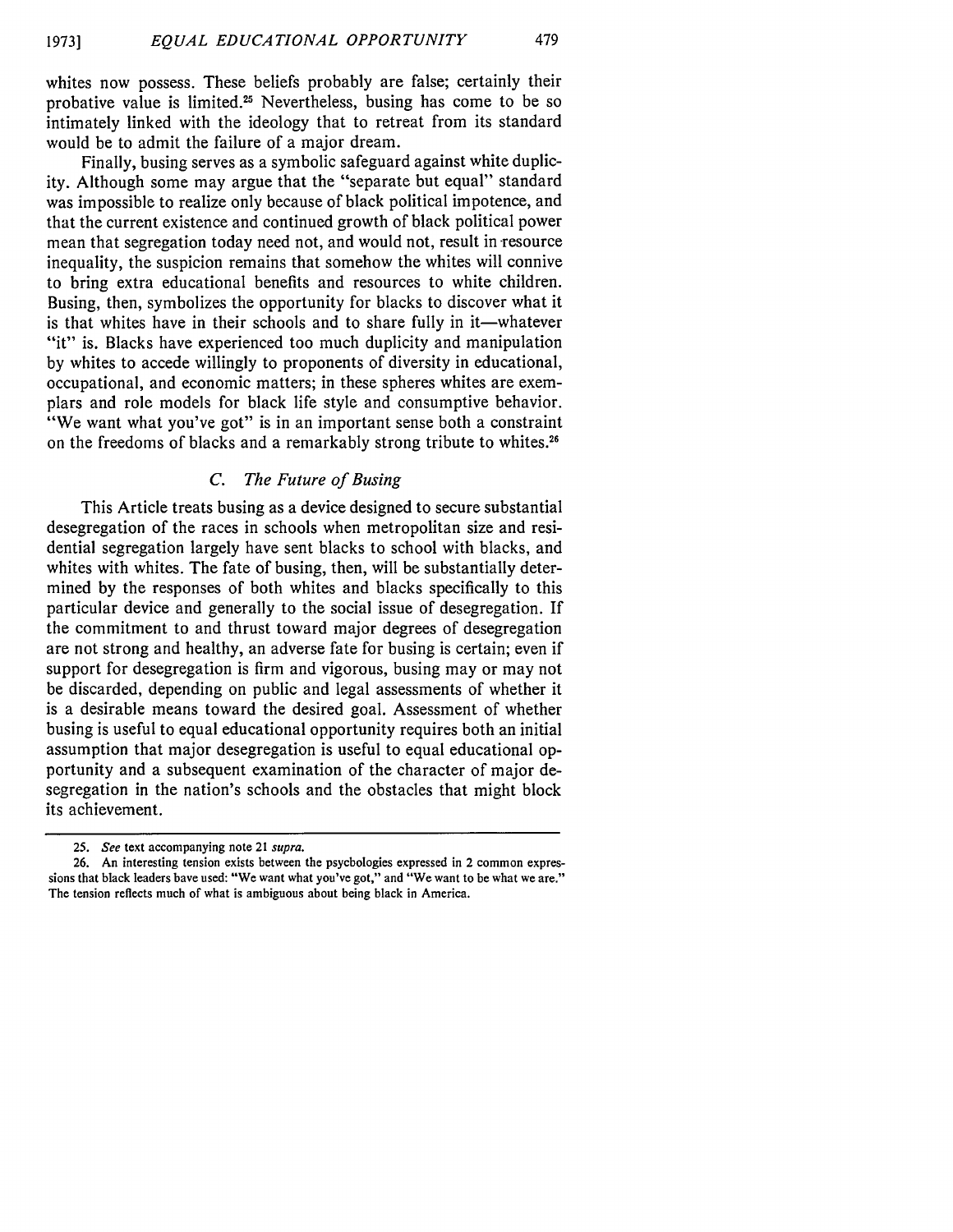An important first point is that there are not only quantitative but qualitative differences between the "token integration" of past decades and the massive integration advocated now. In the past, both the receiving school and the incoming blacks tended to be selected-the former on the basis of relative tolerance (for example, border states, large cities, middle-class areas), and the latter on the basis of scholastic aptitude and strong character. Under current plans of intensive integration, both receiving schools and incoming students are broadly representative, a situation that increases the contrast of cultures and the levels of hostility. Simplistic verisimilitudes-such as "The kids will work it out," or "When children know each other, especially from an early age, prejudices will disappear"—apply much better to token than to massive integration, and the latter produces a larger disillusionment. This disillusionment must be reckoned as a *cost* in desegregation, and the language of costs and benefits is useful in this analysis.

As noted earlier, research data indicate that, although racial mixture apparently offers some educational gain to blacks, this gain seems really to derive principally from the intermixture of social classes rather than races. Thus, it would be important, not that blacks attend school with just any set of whites, but that their white classmates be middle class; mixing blacks with lower-class whites might even depress black academic performance and in any event could not be counted on to affect it favorably. Yet certain costs of busing are especially high when the white middle classes and the black lower classes are mixed in the school. If we think simply of four groups—white middle class, white lower class, black middle class, and black lower class—the greatest extremes in educational performance occur when the white middle class and the black lower class are mixed. If we reckon the costs in such a situation, it is quickly apparent that a fear of academic failure inevitably will be activated among blacks and a corresponding fear of reduced academic opportunities will be awakened among whites. Also, this mixture threatens the wish of the white middle class to be tolerant and accepting, since the daily experiential world of contrasting life styles, academic disinterest, and what may appear by middle-class standards to be aggressive uncouthness strains and bruises this abstract wish. Correspondingly, the black lower class has the recurrent experience of incompetence and failure by the standards of the school; academic success is elusive, and hostility and withdrawal are common coping mechanisms.

A program that integrates the lower classes of the two races would lessen the cultural contrast between the incoming blacks and receiving whites, thereby reducing the social costs of desegregation. Since lower-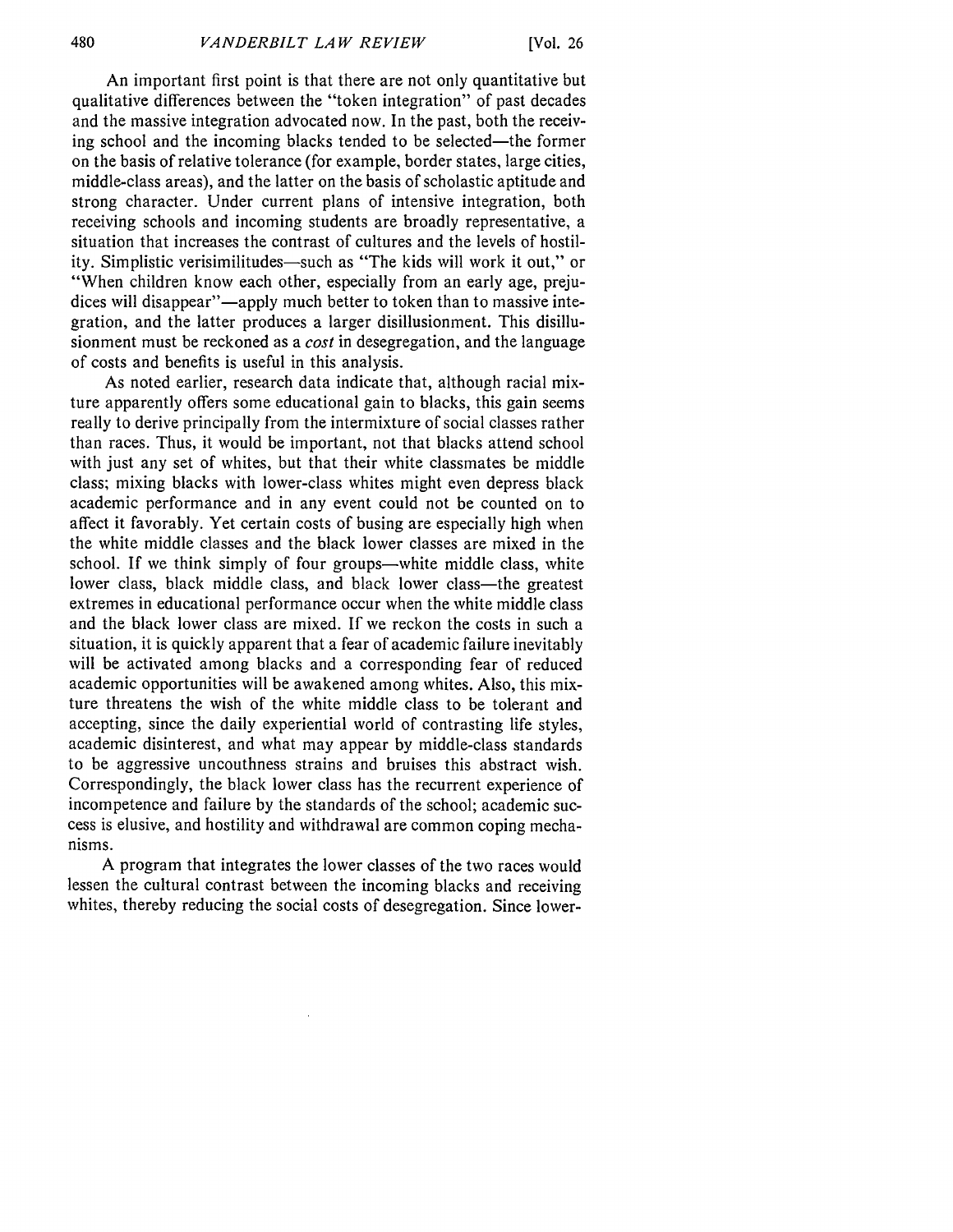class whites typically do not wish or intend to be racially tolerant, they do not experience disillusionment upon encountering educational malaptitude and disinterest among blacks; indeed, such encounters may confirm their expectations and furnish a sense of fulfillment. Lacking the high educational standards of the middle class, lower-class whites do not find the prospect of lowered academic content in the curriculum as threatening. Similarly, lower-class blacks experience incompetence and failure less often, and the vigorous, physical, and unsubtle modes of racial rejection and abuse typically employed by lower-class whites are easier for blacks to recognize, understand, and deal with than the more subtle, clever, and cutting snobberies of the middle class. Of course, the difficulty that cancels this apparent reduction in social cost is the inability of lower class whites to elevate by association the academic performance of lower-class blacks.

If whites refuse to attend the public schools, no substantial mixing of blacks and middle-class whites in the metropolitan public schools will be possible. In order that busing be an effective device for balancing educational opportunities, interracial circumstances that drive middleclass whites from the public schools must be avoided. The protected suburban school, however, has managed not only to isolate suburban whites from blacks but also to isolate them from most other whites. Some large segment of what commonly passes as racial aloofness is really class intolerance.<sup>27</sup> Powerful values and moral virtues underlie the class and racial separation impulse, so that it is naive to attribute catchwords such as "prejudice," "racism," and "snobbery" to the phenomenon. Sending their children to the stereotypical suburban school, with its spacious grounds and cadenced pace, assures parents that they are providing well for their children, giving them a good education, creating a sense of order and security for them, and helping them meet the right people. Their feelings, moreover, are not rooted in a mythical middleclass theology; they are solidly grounded in observation and experience. The students in a suburban school are eager, well motivated, and well mannered. Suburbia, moreover, offers an appealing symmetry between the life of the school, the neighborhood, the club, and the church. It is folly to believe that only bigots enjoy this symmetry. The busing of lower-class whites or blacks into suburban schools and the busing of suburban whites to black schools perceptually, perhaps even factually, threaten to impair the virtues of suburban life. Those who can afford

**<sup>27.</sup>** Indeed, it could be argued that if the urban public school systems **had** given their students intraracial experiences of an interclass nature, the response to racial integration would have been better.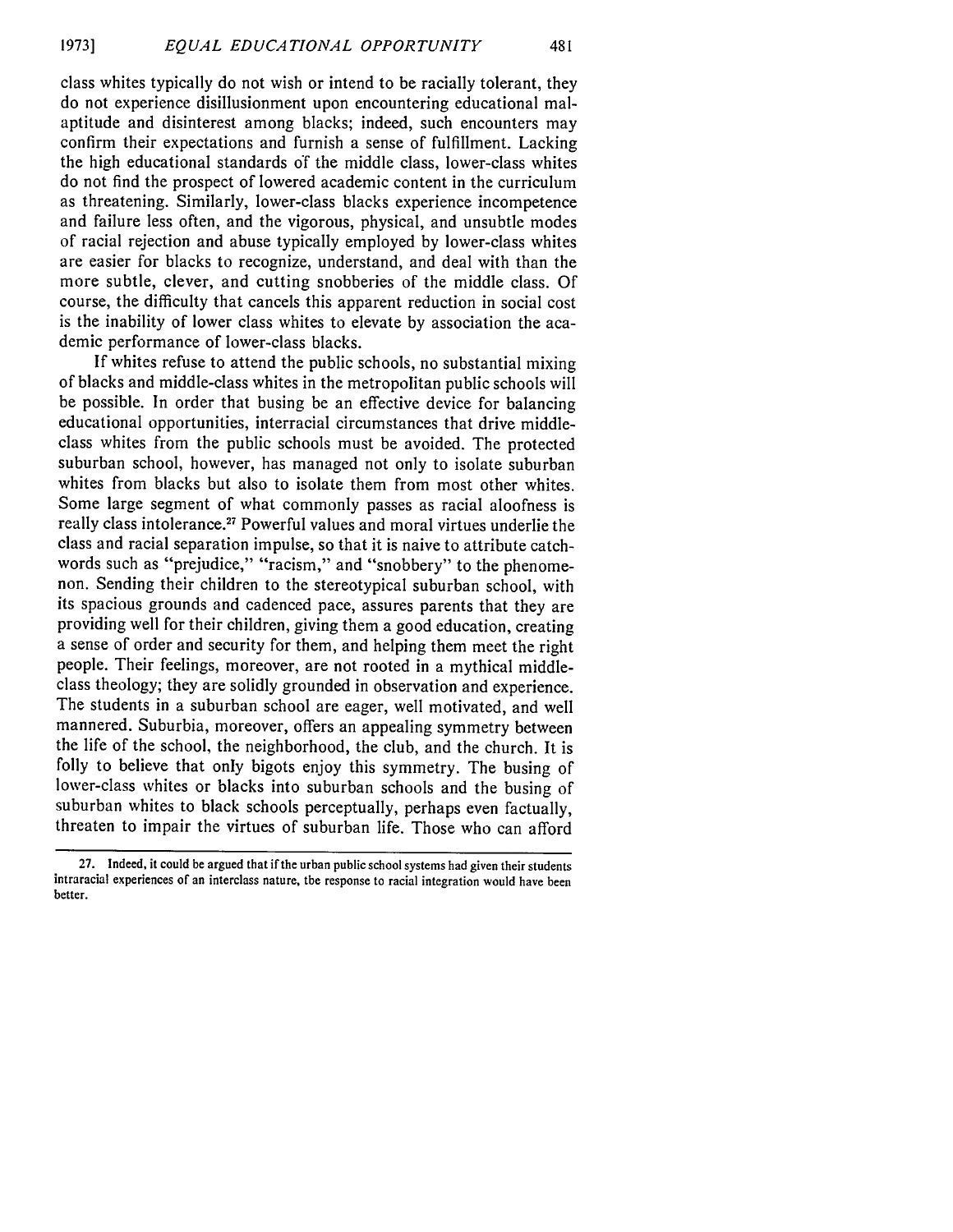[Vol. **26**

to do so, and who can find attractive alternatives, react to the threat by fleeing the public school entirely.

Cost-benefit analysis points to a condition under which a middleclass exodus from the public schools would not occur: if the costs of leaving the public school, measured by the difference in resources between the public and private schools, exceed the perceived costs of busing, whites will have nothing to gain by flight. Olympic-size swimming pools, diversified sports programs, and diverse and exotic curricular offerings illustrate means the public system may use to diminish the attractiveness of private schools. Thus, if the public schools offer experiences and facilities that are unavailable in private schools, they will continue to attract middle-class whites even though the presence of blacks may be distasteful. The possibility that public schools will ever make this type of educational offering, however, is slim. Funds are scarce, and truly innovative programs are rarer; moreover, populism and anti-intellectualism are values competing with the pursuit of academic excellence in our society.

Integrationists who advocate busing frequently argue that there is ample precedent for busing in the historic pattern of rural school consolidation. When race has not been involved, Americans have commonly given up local community schools and traveled long distances to consolidated schools. Since it is not busing that is new, but rather increased interracial contact, they argue that the roots of opposition lie not in busing itself but in prejudice and bigotry. It cannot be questioned that directly racist attitudes are sometimes an important element in the reactions of some whites to proposed or actual busing, but to offer racism as the only explanatory source is a gross distortion.

The consolidation of rural schools, and consequent busing, was defended and accepted because of economies of scale. The economies of scale provided benefits greater than the costs involved in the inconveniences of travel and the loss of local community schools. Economies of scale allowed curricular diversity, specially tailored programs, better sports programs, and other increased benefits. The general principle is this: The greater the distance the student travels to get to the school, relative to options available to him, the more the school should offer him when he arrives.

An extension of this principle points to both a problem and a solution. It is clear that busing to approximate racial balance or establish unitary school systems does not provide new economies of scale, nor does it offer new educational opportunities not furnished under prior arrangements, except as the opportunity for increased interracial contact is shown or believed to be a new educational opportunity. The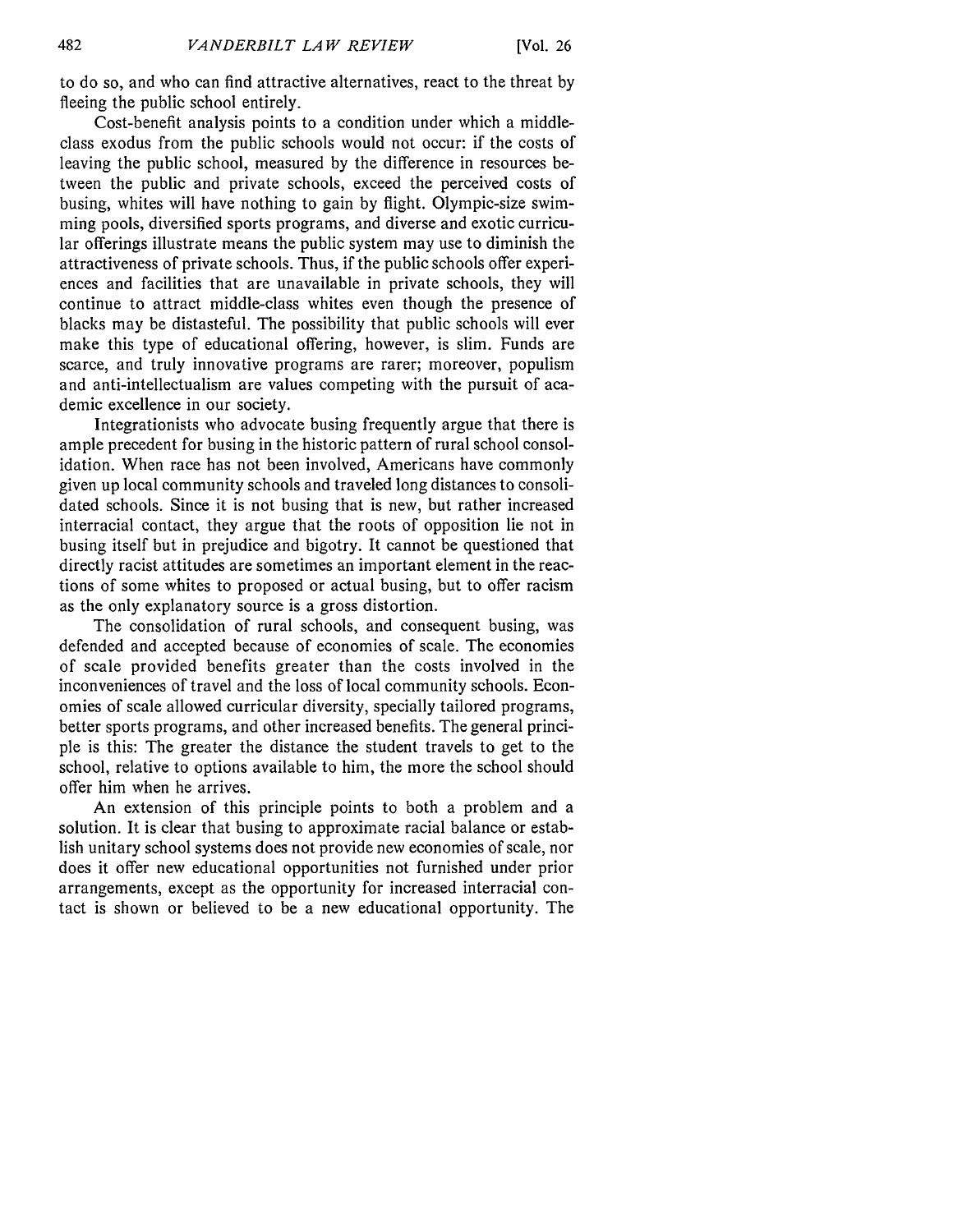educational program is not newer, or more diverse, or more innovative, or in any other way more attractive following the longer journey than it was under prior, more convenient arrangements. It is difficult to argue that the benefits from such a situation outweigh the costs of achieving it. There are no tangible rewards for the additional investment of time, and indeed there may be other costs that both whites and blacks experience: blacks incur social costs from being placed in a minority position and losing their "own" school; whites, from the status loss of acquiring classmates they regard as undesirable and from whom they feel they can learn little. Thus many students, and many parents, are likely to feel that they are incurring a cost without gaining a benefit. If the public schools, however, follow the logic of rural consolidation by improving educational opportunity through extensions of the educational and activity options that accompany busing, such schools can be magnets to which students go freely rather than repellents that students approach with trepidation and avoid when possible.<sup>28</sup> Yet achieving new economies of scale means increasing two- or threefold the size of even the largest present schools, along the lines of proposed educational parks. An alternative is to improve the quality and range of activities through increased per capita expenditures.

In addition, most school boards and administrators probably lack the zeal for working meaningfully and steadfastly to ensure maximum interracial contact in the public schools. Without some "whip" to motivate them, they probably cannot be trusted to seek integration vigorously. Black political power and negotiating skills in recent years have been the whips used to encourage school boards and administrators. The will in the black community today for substantial desegregation, and for using busing as a desegregation device, may, however, be insufficient to provide adequate pressure for social and political change.

Brown v. Board of Education<sup>29</sup> and the Civil Rights Acts of 1964<sup>30</sup> each implicitly rested on a model of a black minority having no common identity or cultural heritage and lacking a distinct will of its own. With nothing to lose, the black minority could only profit from forced exposure to and involvement with whites. The last decade, however, has revealed a black community powerfully capable of articulating a

<sup>28.</sup> Another proposed means for increasing benefits—specialized schools that are individually distinctive in designated curricular areas such as music, drama, sciences, and mechanics-overlooks the current trend toward comprehensive schools and requires a flexibility in pupil choice and assignment that is incompatible with the goal of racial balance.

<sup>29. 347</sup> U.S. 483 (1954).

<sup>30. 42</sup> U.S.C. **§§** 1971, 1975a-d, 2000a to h-6 (1971).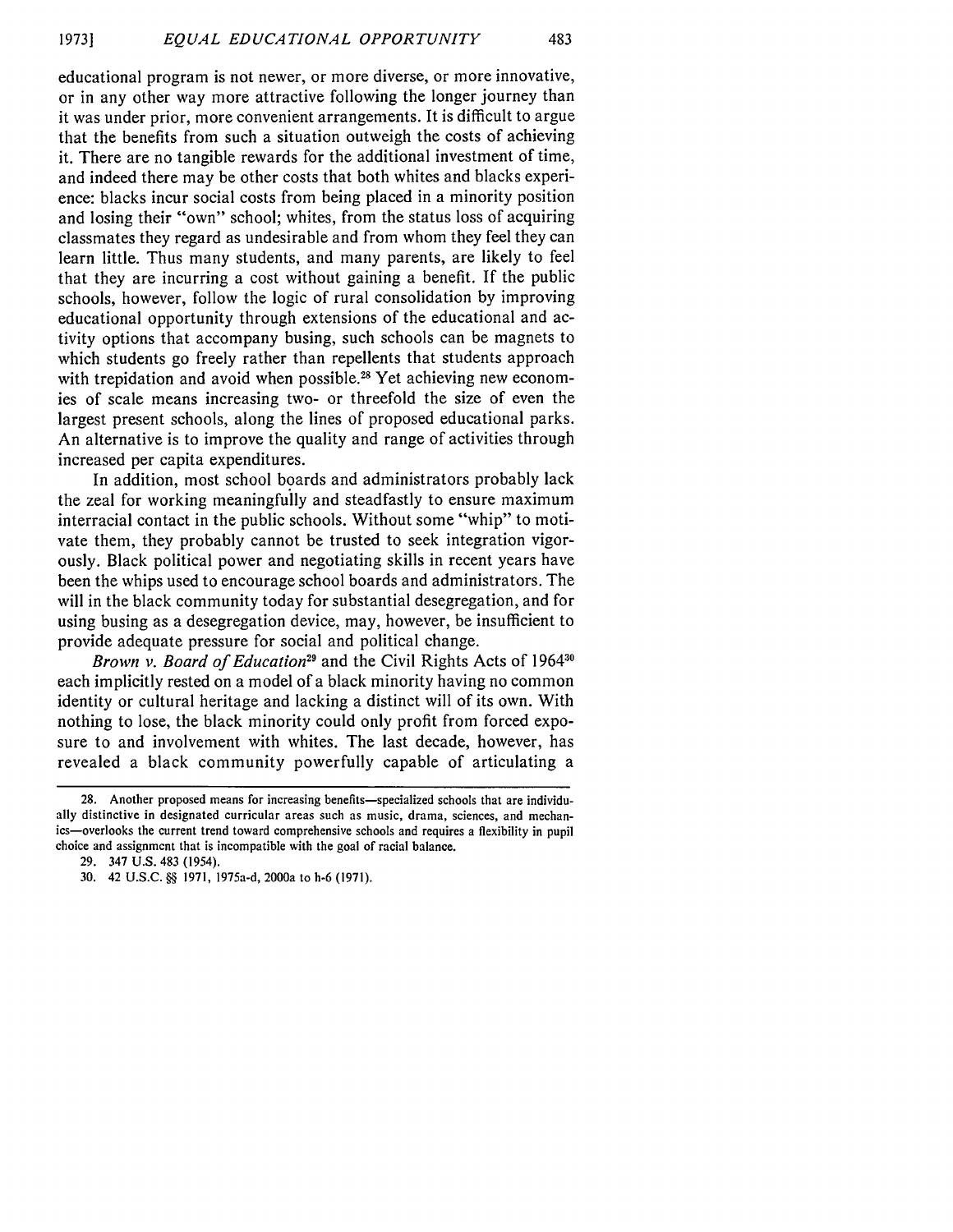will—sometimes several wills—of its own, a community that has made the protective model obsolete. With increased political power, an increasingly articulate, independent, and resourceful leadership, and with the old structure of de jure segregation in ruins, the black community may not press for the abolition of majority-black schools and all-black schools with the same determination that it evidenced in establishing its right to equal education. The recent renaissance of black colleges as racial institutions is perhaps an omen for the public schools.

Finally, the advantages of busing-other than as a symbol of the civil rights movement-appear unclear and indistinct. Given its nebulous advantages and its clear and substantial costs, busing probably will not receive enduring and widespread support in either the black or the white community. If blacks and whites view busing negatively, how can the law, which requires the dismantling of dual school systems and supports the use of busing in the quest toward racial balance in the schools, account for their feelings? When the law requires the existence of a certain condition, it presumes that the condition promotes a public good. If it becomes clear, however, that great effort and expense are producing costs and resentment rather than commensurate gains, the law and its interpretation ought and are likely to be rethought.

#### V. **CONCLUSION**

It is simply the case that the justification for busing and other extensive efforts to desegregate schools will not be found in major educational gains for either race. This has two important implications. First, substantial racial differences in academic competence will continue as a stubborn national problem. Secondly, something other than a direct educational effect must furnish the warrant for extensive desegregation.<sup>31</sup> There is, in fact, a compelling reason for substantial public school integration: our nation, as a fact of history and destiny, is of interracial composition, and we are committed unmistakably to a course of increased opportunity and interracial coexistence. Although we have no guarantee—indeed hardly a prospect—that our coexistence will be harmonious, it is nevertheless unavoidable. We simply have to know each other, and knowing each other-in addition to friendship,

*<sup>31.</sup> See* **C. JENCKS, INEQUALITY: A REASSESSMENT OF THE EFFECT OF FAMILY AND SCHOOL-ING IN** AMERICA (1972). Jencks' book was of profound value to me in thinking about this Article. Specifically, Jencks says: "Finally, the case for or against desegregation should not be argued in terms of academic achievement. If we want a segregated society, we should have segregated schools. If we want a desegregated society, we should have desegregated schools. . **.** .The effects of segregation on test scores are certainly not large enough to justify overriding the preferences of parents and students." *Id.* at 106.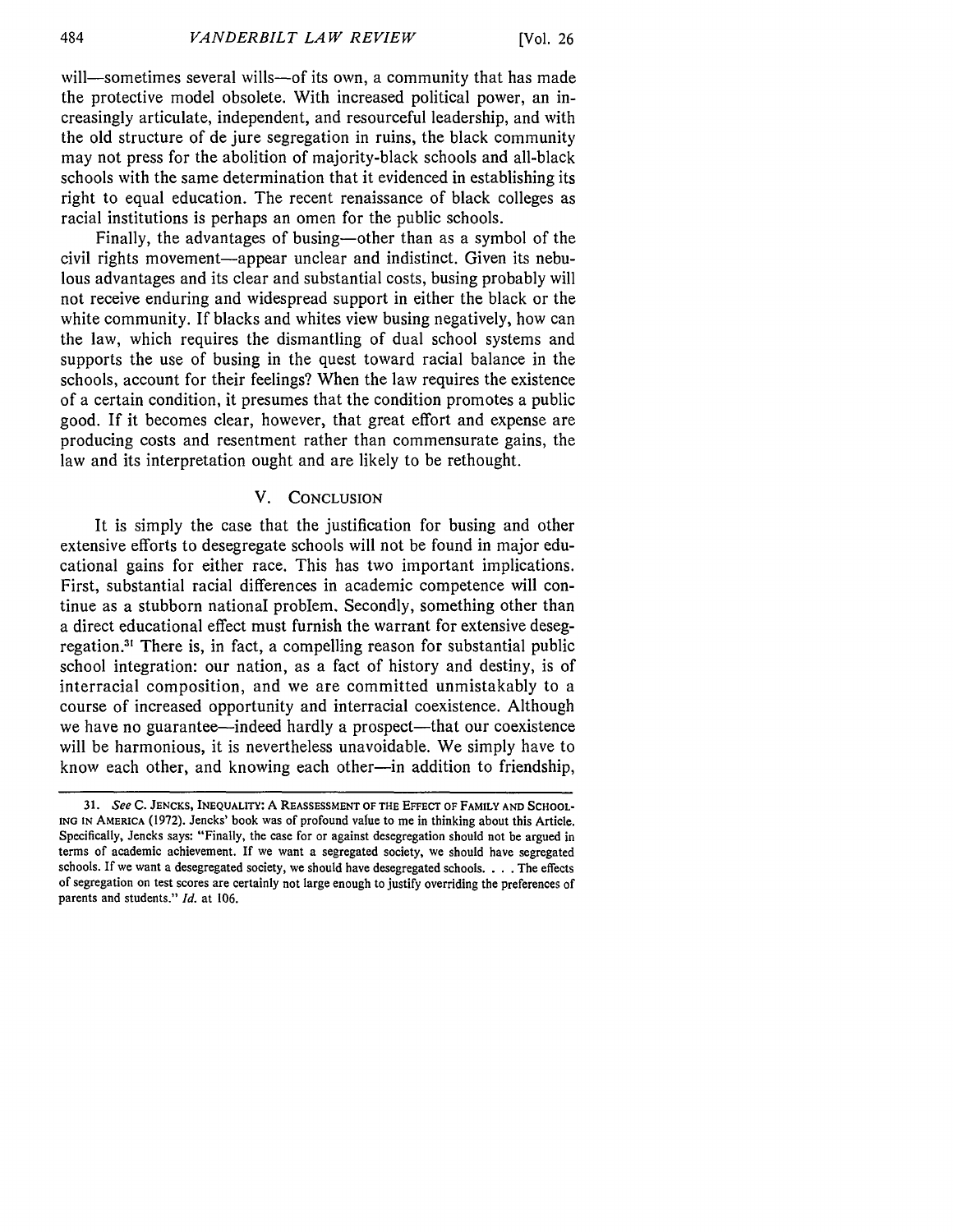cooperation, and other positive virtues-includes the experience of adversary relationships, and the knowledge of hate, hostility, tension, frustration, diversity, and unsettled circumstances. Given the opportunity to turn back the clock, it is doubtful that either race would be likely to choose an interracial society. Because we cannot, however, segregate our economic, political, and public lives, our schools should offer experiences similar to those that students later will have to contend with in manageable ways. Similarly, we must eventually evolve forms of education that free a child's educational experience from a locus within the walls of a single building. This concept insists that each child taste the total community, with its variety of life and resources, and considers the experience to be integral to education and essential to training for leadership and civic responsibility.

Even assuming general agreement on the need for educational diversity, however, extensive busing to eliminate majority black schools and achieve a racial balance within school systems will soon topple from its own contraditions and inconveniences. Because neither black nor white parents opt for busing in sufficient numbers under voluntary plans, correction of the sometimes severe racial imbalances within the public schools will probably have to await adjustments in housing patterns; it is beyond the capacity of the schools in any effective sense. Indeed, lacking persuasive evidence that extensive racial desegregation provides a substantial thrust toward greater equity in educational resources or performances, our conception of equal educational opportunity should not rely on racial balance or its approximations.

A practical concept of equal opportunity includes three components. The first component is the maximization of choices available to black parents for the education of their children by removing residence as a basis for pupil assignment and permitting the parents to enroll their children in any school within the system. In order to remove financial cost as a factor in making the decision, transportation subsidies also should be available. This would have the effect of maximizing individual choice and of emphasizing that public facilities, including the school system, are not party to any practice of selection, exclusion, or favoritism. Groupings between schools that occur along class or racial lines will result solely from individual and family decisions and not from deliberate state action.

The second component is the application of the same standards of academic competence to white and black students. Although racial and ethnic diversity add important flavor and color to American life, that diversity is typically peripheral rather than central in its nature. The